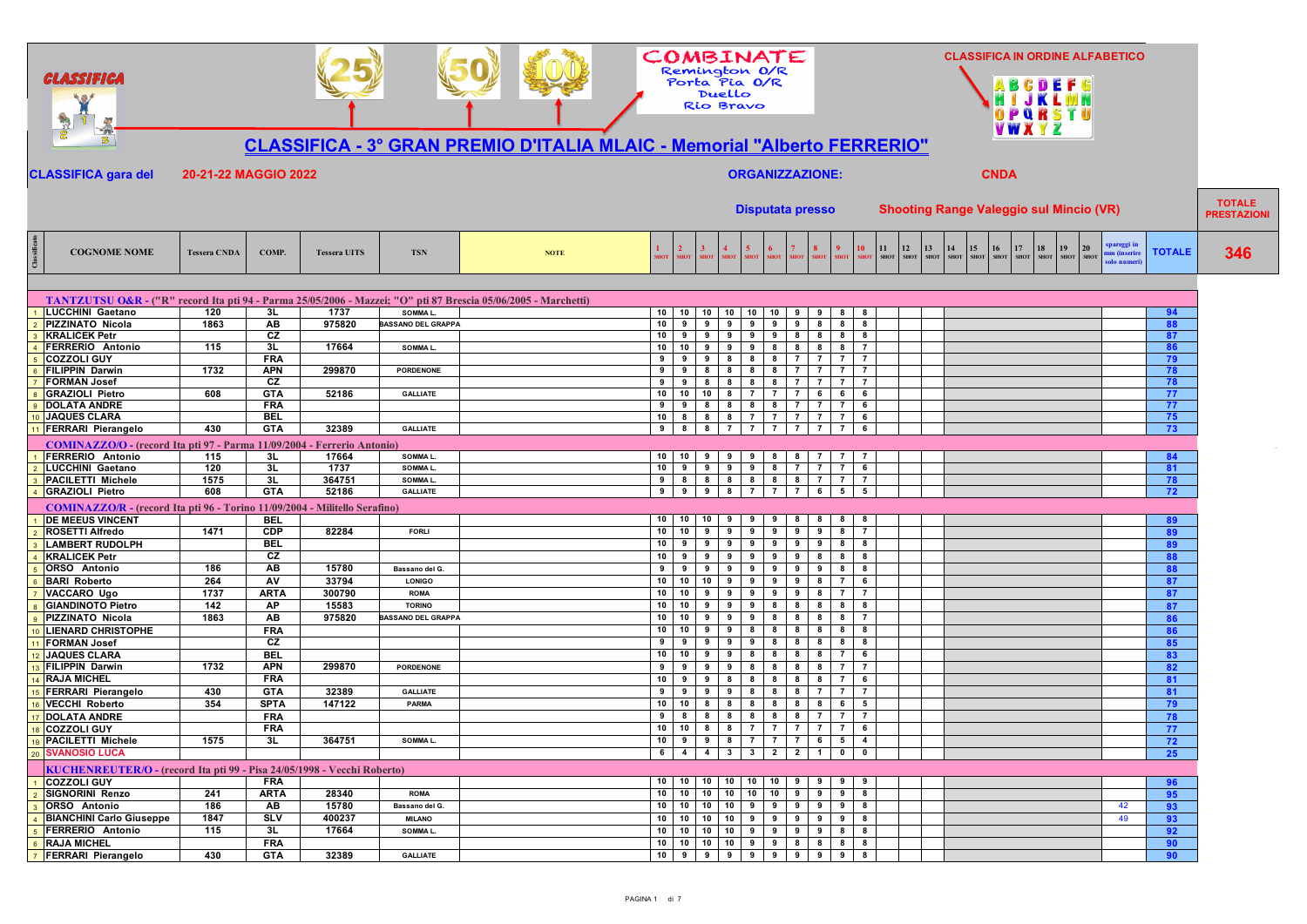| 8 PIZZINATO Giancarlo                                                 | 187  | AB          | 15811   | <b>BASSANO DEL GRAPPA</b>          | $10$ $10$ $9$ $9$<br>9<br>9<br>9<br>9<br>8 7<br>89                                                         |  |
|-----------------------------------------------------------------------|------|-------------|---------|------------------------------------|------------------------------------------------------------------------------------------------------------|--|
| 9 KRALICEK Petr                                                       |      | CZ          |         |                                    | 10<br>10<br>9<br>9<br>9<br>9<br>9<br>8<br>8<br>8<br>89                                                     |  |
| 10 CORTINI Dario                                                      | 1304 | AR          | 1016    | <b>RAVENNA</b>                     | 10<br>10<br>9 <sub>1</sub><br>9<br>9<br>9<br>8<br>8<br>8<br>8<br>88                                        |  |
| 11 ALENGHI VILLA Vito                                                 | 1898 | <b>SLV</b>  |         |                                    | 10<br>10<br>99<br>9<br>9<br>8<br>8<br>8<br>$\overline{7}$<br>87                                            |  |
| 12 PACILETTI Michele                                                  | 1575 | 3L          | 364751  | SOMMA L.                           | 10<br>10<br>9<br>9<br>9<br>8<br>87<br>9<br>8<br>8<br>$\overline{7}$                                        |  |
| 13 MANUZZI Saverio                                                    | 1867 | LARC        | 8484    | SANTARCANGELO                      | 10<br>9<br>9<br>9<br>9<br>8<br>9<br>8<br>8<br>87                                                           |  |
| 14 VACCARO Ugo                                                        | 1737 | <b>ARTA</b> | 300790  | <b>ROMA</b>                        | 86<br>10<br>10<br>9<br>9<br>8<br>8<br>8<br>8<br>$\overline{7}$<br>9                                        |  |
| 15 DELVO' Gianmario                                                   | 1735 | <b>SPTA</b> | 264606  | CASALMAGGIORE                      | 10<br>10<br>86<br>9<br>9<br>8<br>8<br>8<br>8<br>8<br>8                                                     |  |
|                                                                       |      |             |         | PARMA                              | 9<br>9<br>9<br>9<br>9<br>8<br>8<br>8<br>8                                                                  |  |
| 16 VECCHI Roberto                                                     | 354  | <b>SPTA</b> | 147122  |                                    | 9<br>86<br>-7                                                                                              |  |
| 17 LUCCHINI Gaetano                                                   | 120  | 3L          | 1737    | SOMMA L.                           | 85<br>10<br>10<br>9<br>9<br>8<br>$\mathbf{7}$<br>9<br>9                                                    |  |
| 18 VECCHI Francesco                                                   | 1860 | <b>SPTA</b> | 409282  | <b>PARMA</b>                       | 10<br>9<br>84<br>9<br>9<br>9<br>8<br>8<br>8<br>$\overline{7}$<br>$\overline{7}$                            |  |
| 19 DOLATA ANDRE                                                       |      | <b>FRA</b>  |         |                                    | 9<br>8<br>8<br>8<br>8<br>83<br>9<br>9<br>9<br>8<br>$\overline{7}$                                          |  |
| 20 BERIA Alberto                                                      | 373  | <b>GTA</b>  | 100412  | <b>GALLIATE</b>                    | 8<br>5<br>77<br>9<br>9<br>9<br>8<br>8<br>$\overline{7}$<br>$\overline{7}$                                  |  |
| 21 GIANDINOTO Pietro                                                  | 142  | AP          | 15583   | <b>TORINO</b>                      | 6<br>10<br>9<br>9<br>8<br>$\overline{7}$<br>$\overline{7}$<br>$\overline{7}$<br>76<br>$\mathbf{7}$<br>6    |  |
| 22 UGAZIO Angelo                                                      | 1884 | <b>GTA</b>  | 1117898 | <b>GALLIATE</b>                    | 10<br>9<br>$9 \mid 8$<br>8<br>6<br>6<br>74<br>$\overline{7}$<br>$\overline{7}$<br>$\overline{4}$           |  |
| 23 GRAZIOLI Pietro                                                    | 608  | <b>GTA</b>  | 52186   | <b>GALLIATE</b><br><b>RITIRATO</b> | 8<br>6<br>6<br>6<br>5<br>$\mathbf 0$<br>$\mathbf{0}$<br>$\mathbf 0$<br>38<br>$\overline{7}$<br>$\mathbf 0$ |  |
| KUCHENREUTER/R - (record Ita pti 99 - Codogno 07/10/1984 - Allara)    |      |             |         |                                    |                                                                                                            |  |
| 1 FILIPPIN Darwin                                                     | 1732 | <b>APN</b>  | 299870  | PORDENONE                          | 10 10<br>10<br>10<br>10<br>10<br>10<br>10<br>9<br>9<br>98                                                  |  |
| 2 ROSETTI Alfredo                                                     | 1471 | <b>CDP</b>  | 82284   | <b>FORLI</b>                       | 10 <sup>1</sup><br>10<br>10<br>10<br>10<br>10<br>10<br>9<br>9<br>9<br>97                                   |  |
| 3 DUCELLIER MATHIEU                                                   |      | <b>FRA</b>  |         |                                    | 10 10 10 10<br>10 <sup>1</sup><br>10 <sup>1</sup><br>9<br>9<br>9<br>9<br>32<br>96                          |  |
| 4 PASOLINI Denis                                                      | 1865 | LARC        | 121776  | SANTARCANGELO                      | 10<br>10<br>10 10<br>10<br>10<br>9<br>9<br>47<br>96<br>9<br>9                                              |  |
| 5 MASSA Roberto                                                       | 1903 | AV          | 1037366 | <b>CASTIGLIONE D.S</b>             | 10<br>10 10<br>10<br>10<br>10<br>9<br>9<br>9<br>48<br>96<br>9                                              |  |
|                                                                       |      |             |         |                                    | 10<br>10 <sup>1</sup><br>10<br>9<br>9<br>9<br>9<br>9                                                       |  |
| 6 JAQUES CLARA                                                        |      | <b>BEL</b>  |         | <b>RAVENNA</b>                     | 95<br>10<br>9<br>9                                                                                         |  |
| 7 CORTINI Dario                                                       | 1304 | AR          | 1016    |                                    | 10<br>10<br>10<br>10<br>9<br>9<br>8<br>94                                                                  |  |
| 8 CRESCINI William                                                    | 1785 | AV          | 322205  | <b>BAGNOLO M</b>                   | 10<br>10 10<br>10<br>10<br>9<br>9<br>8<br>94<br>9<br>9                                                     |  |
| 9 DE MEEUS VINCENT                                                    |      | <b>BEL</b>  |         | <b>BELGIO</b>                      | 10 10 10 10<br>10 <sup>1</sup><br>9<br>9<br>9<br>9<br>8<br>94                                              |  |
| 10 RESPIZZI Maurizio                                                  | 1892 | <b>GTA</b>  |         | <b>GALLIATE</b>                    | 10<br>10<br>10 10<br>10<br>9<br>9<br>8<br>94<br>9<br>9                                                     |  |
| 11 FRASSONI Claudio                                                   | 1787 | AV          |         | <b>BAGNOLO M</b>                   | 10<br>10<br>$10$ 10<br>9<br>9<br>9<br>9<br>9<br>94<br>9                                                    |  |
| 12 LIENARD CHRISTOPHE                                                 |      | <b>FRA</b>  |         |                                    | 94<br>10<br>10 10 10<br>9<br>9<br>9<br>9<br>9<br>9                                                         |  |
| 13 MONTANARI Monica                                                   | 1794 | LARC        | 80226   | <b>FAENZA</b>                      | 10<br>10<br>10 10<br>94<br>9<br>9<br>9<br>9<br>9<br>9                                                      |  |
| 14 POMEISL Antonin                                                    |      | CZ          |         |                                    | 10<br>10 10 10<br>9<br>94<br>9<br>9<br>9<br>9<br>9                                                         |  |
| 15 PIZZINATO Nicola                                                   | 1863 | AB          | 975820  | <b>BASSANO DEL GRAPPA</b>          | 10<br>10 10 10<br>10 l<br>9<br>9<br>9<br>8<br>8<br>93                                                      |  |
| 16 MANUZZI Saverio                                                    | 1867 | <b>LARC</b> | 8484    | SANTARCANGELO                      | 10<br>$10$ 10<br>10<br>9<br>9<br>9<br>8<br>93<br>9<br>9                                                    |  |
| 17 LAMBERT RUDOLPH                                                    |      | <b>BEL</b>  |         |                                    | 10 10 9<br>10<br>9<br>9<br>9<br>9<br>93<br>9<br>9                                                          |  |
| 18 FORMAN Josef                                                       |      | CZ          |         |                                    | 10<br>10<br>10 <sub>1</sub><br>10<br>9<br>9<br>8<br>92<br>9<br>9<br>8                                      |  |
| 19 BATTOCCHIO Davide                                                  | 1862 | AB          | 403477  | <b>BASSANO DEL GRAPPA</b>          | 10<br>$10 \quad 9$<br>9<br>8<br>10<br>9<br>9<br>9<br>9<br>92                                               |  |
| 20 DUTRIEUX PATRICE                                                   |      | <b>BEL</b>  |         | <b>BELGIO</b>                      | 10<br>10<br>$10 \quad 9$<br>9<br>92<br>9<br>9<br>9<br>9<br>8                                               |  |
| 21 BARI Roberto                                                       | 264  | AV          | 33794   | LONIGO                             | 10<br>10<br>9<br>9<br>92<br>9<br>9<br>9<br>9<br>9<br>9                                                     |  |
| 22 RICCI Mauro                                                        | 1827 | <b>UITS</b> |         |                                    | 10<br>10<br>99<br>9<br>9<br>9<br>9<br>9<br>9<br>92                                                         |  |
| 23 SAXER THOMAS                                                       |      | SUI         |         |                                    | 10 10 9<br>10<br>9<br>9<br>9<br>9<br>8<br>8<br>91                                                          |  |
| 24 VESCOVI Giuseppe                                                   | 1283 | AB          | 70110   | THIENE                             | 10<br>10<br>$10 \quad 9$<br>9<br>9<br>9<br>9<br>8<br>91<br>8                                               |  |
| 25 SIGNORINI Renzo                                                    | 241  | <b>ARTA</b> | 28340   | <b>ROMA</b>                        | 10<br>10<br>9<br>9<br>9<br>9<br>9<br>9<br>9<br>8<br>91                                                     |  |
| 26 COSTANTINI Nicola                                                  | 1838 | AV          |         |                                    | 90<br>10<br>10<br>10<br>9<br>9<br>9<br>8<br>8<br>9<br>8                                                    |  |
| 27 ORSO Antonio                                                       | 186  | AB          | 15780   | Bassano del G.                     | 10<br>10<br>90<br>9<br>9<br>9<br>9<br>9<br>9<br>8<br>8                                                     |  |
| 28 DELVO' Gianmario                                                   | 1735 | <b>SPTA</b> | 264606  | CASALMAGGIORE                      | 10<br>9<br>9 I<br>9<br>9<br>9<br>9<br>9<br>8<br>90<br>9                                                    |  |
| 29 PIZZINATO Giancarlo                                                | 187  | AB          | 15811   | <b>BASSANO DEL GRAPPA</b>          | 10<br>10<br>9<br>9<br>8<br>89<br>9<br>9<br>9<br>8                                                          |  |
|                                                                       | 1874 | D-D         |         |                                    |                                                                                                            |  |
| 30 RAMAGNA Agostino                                                   |      |             |         | <b>ALESSANDRIA</b>                 | 10<br>10<br>9<br>9<br>8<br>8<br>$\overline{7}$<br>86<br>9<br>8<br>8                                        |  |
| 1 DISCONZI Olimpio                                                    | 1481 | <b>GTA</b>  | 115704  | <b>GALLIATE</b>                    | 10<br>9<br>9<br>9<br>9<br>8<br>8<br>8<br>8<br>8<br>86                                                      |  |
| 32 ALENGHI VILLA Vito                                                 | 1898 | <b>SLV</b>  |         |                                    | 10<br>9<br>9<br>9<br>9<br>9<br>8<br>8<br>8<br>6<br>85                                                      |  |
| 33 MICALIZZI GIOVANN                                                  | 275  | <b>AV</b>   |         |                                    | 10<br>10<br>10 9<br>84<br>8<br>8<br>8<br>$\overline{7}$<br>$\overline{7}$<br>$\overline{7}$                |  |
| <b>B4 PACILETTI Michele</b>                                           | 1575 | 3L          | 364751  | SOMMA L.                           | 9 I<br>10<br>9<br>9<br>9<br>8<br>8<br>$\overline{7}$<br>84<br>8<br>$\overline{7}$                          |  |
| 35 LONGHIN Alberto                                                    | 1881 | D-D         |         | <b>ALESSANDRIA</b>                 | 10<br>10<br>9<br>81<br>8<br>8<br>8<br>$\overline{7}$<br>$\mathbf{7}$<br>$\overline{7}$<br>$\overline{7}$   |  |
| <b>86 UGAZIO Angelo</b>                                               | 1884 | <b>GTA</b>  | 1117898 | <b>GALLIATE</b>                    | 9<br>9<br>8<br>8<br>5<br>10<br>8<br>$\overline{7}$<br>$\mathbf{7}$<br>5<br>76                              |  |
| <b>87 LO MONACO Maurizio</b>                                          | 1880 | D-D         | 384019  | <b>ALESSANDRIA</b>                 | 10<br>9<br>9 <sub>1</sub><br>9<br>8<br>6<br>5<br>74<br>6<br>6<br>6                                         |  |
| COLT - (record Ita pti 98 - Somma Lombarda 23/04/1989 - Brusa Pasquè) |      |             |         |                                    |                                                                                                            |  |
| 1 DELVO' Gianmario                                                    | 1735 | SPTA        | 264606  | CASALMAGGIORE                      | 10 10 10 10 9 9<br>$9 \quad 9$<br>9<br>9<br>94                                                             |  |
| 2 BIANCHINI Carlo Giuseppe                                            | 1847 | <b>SLV</b>  | 400237  | <b>MILANO</b>                      | 10 10 10 10 10 10 9 9 9 8 8<br>93                                                                          |  |
| 3 LAMBERT RUDOLPH                                                     |      | <b>BEL</b>  |         |                                    | $10$ $10$ $10$ $10$ $9$ $9$<br>$9$ $9$ $8$ $8$<br>92                                                       |  |
| 4 FERRARI Pierangelo                                                  | 430  | <b>GTA</b>  | 32389   | <b>GALLIATE</b>                    | 10 10 10 10 9<br>$\overline{9}$  <br>9<br>9 <sub>1</sub><br>8<br>$\overline{7}$<br>91                      |  |
| 5 COZZOLI GUY                                                         |      | <b>FRA</b>  |         |                                    | $10$ $10$ $9$ $9$<br>$9 \t9$<br>9<br>8 <sup>1</sup><br>8<br>8<br>89                                        |  |
| 6 FORMAN Josef                                                        |      | CZ          |         |                                    | $10 \t 10 \t 9 \t 9$<br>$9 \mid 9$<br>9 8 8<br>8<br>89                                                     |  |
| 7 POMEISL Antonin                                                     |      | CZ          |         |                                    | $10$ 10 10 9<br>9 <sub>1</sub><br>9<br>8<br>8 <sup>1</sup><br>8<br>88<br>$\overline{7}$                    |  |
| 8 VECCHI Roberto                                                      | 354  | <b>SPTA</b> | 147122  | PARMA                              | $10$ $10$ $9$ $9$<br>9 <sub>1</sub><br>$9 \mid 8$<br>9<br>8 <sup>1</sup><br>$\overline{7}$<br>88           |  |
| 9 ORSO Antonio                                                        | 186  | AB          | 15780   | Bassano del G.                     | $10 \mid 10 \mid 10 \mid 9$<br>$9 \t 8$<br>888<br>$\overline{7}$<br>87                                     |  |
| 10 KRALICEK Petr                                                      |      | CZ          |         |                                    | $10$ $10$ $9$ $9$ $9$ $8$<br>8<br>$8 \mid 8 \mid 8$<br>87                                                  |  |
| 11 LUCCHINI Gaetano                                                   | 120  | 3L          | 1737    | SOMMA L.                           | $10$ $10$ $10$ $9$ $9$ $8$<br>8 7 7 7<br>85                                                                |  |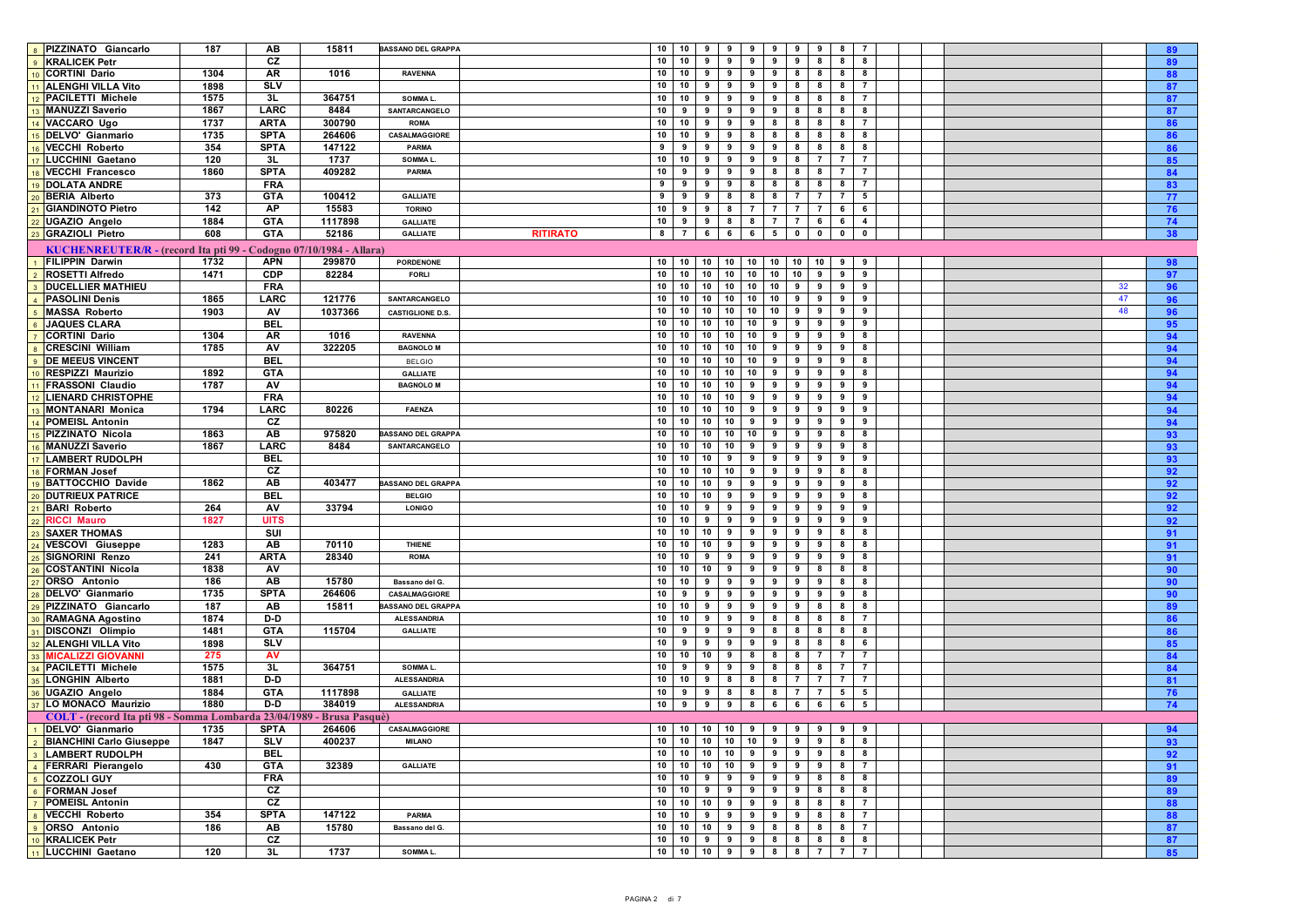| 12 RAJA MICHEL                                                                       |      | <b>FRA</b>  |         |                           | $10$ 9<br>$9 \t9$<br>8<br>8 <sup>1</sup><br>8<br>8<br>88<br>85                                                                                                  |  |
|--------------------------------------------------------------------------------------|------|-------------|---------|---------------------------|-----------------------------------------------------------------------------------------------------------------------------------------------------------------|--|
| 13 FERRERIO Antonio                                                                  | 115  | 3L          | 17664   | SOMMA L.                  | 9<br>9<br>9<br>9<br>9<br>8<br>8<br>$\overline{7}$<br>84<br>9<br>$\overline{7}$                                                                                  |  |
| 14 AZZALI Bruno                                                                      | 1349 | <b>SPTA</b> | 36702   | CASALMAGGIORE             | 10<br>9 I<br>8<br>8<br>9<br>8<br>8<br>8<br>8<br>$\overline{7}$<br>83                                                                                            |  |
| 15 GIANDINOTO Pietro                                                                 | 142  | AP          | 15583   | <b>TORINO</b>             | 9<br>83<br>9<br>9<br>9<br>9<br>9<br>8<br>$\mathbf{7}$<br>$\overline{7}$<br>$\overline{7}$                                                                       |  |
| 16 DOLATA ANDRE                                                                      |      | <b>FRA</b>  |         |                           | 9<br>9<br>99<br>8<br>8<br>8<br>8<br>$\overline{7}$<br>83<br>8                                                                                                   |  |
| 17 GRAZIOLI Pietro                                                                   | 608  | <b>GTA</b>  | 52186   | <b>GALLIATE</b>           | 9 8<br>8<br>8<br>8<br>$\overline{7}$<br>$\overline{7}$<br>9<br>9<br>$\overline{7}$<br>80                                                                        |  |
| <b>MARIETTE</b> - (record Ita pti 100 - Bordeaux 10/04/2004 - Catani Luigi)          |      |             |         |                           |                                                                                                                                                                 |  |
| 1 FRASSONI Claudio                                                                   | 1787 | AV          |         | <b>BAGNOLO M</b>          | 10<br>$10$ 10<br>10<br>10<br>9<br>9<br>9<br>9                                                                                                                   |  |
| 2 MONTANARI Monica                                                                   | 1794 | <b>LARC</b> | 80226   | <b>FAENZA</b>             | 95<br>10 10 10 10<br>9<br>9<br>9<br>9<br>8                                                                                                                      |  |
|                                                                                      |      |             |         |                           | 93<br>9<br>10                                                                                                                                                   |  |
| 3 PIZZINATO Giancarlo                                                                | 187  | AB          | 15811   | <b>BASSANO DEL GRAPPA</b> | 10<br>10 9<br>9<br>9<br>9<br>9<br>9<br>9<br>93                                                                                                                  |  |
| 4 DOLATA ANDRE                                                                       |      | <b>FRA</b>  |         |                           | 10 10 10 10<br>10 <sup>1</sup><br>9<br>9<br>8<br>8<br>8<br>92                                                                                                   |  |
| <b>5</b> CRESCINI William                                                            | 1785 | AV          | 322205  | <b>BAGNOLO M</b>          | 10<br>10 10 10<br>9<br>9<br>9<br>9<br>8<br>8<br>92                                                                                                              |  |
| 6 FORMAN Josef                                                                       |      | CZ          |         |                           | 10<br>10<br>9<br>92<br>9<br>9<br>9<br>9<br>9<br>9<br>9                                                                                                          |  |
| 7 MASSA Roberto                                                                      | 1903 | AV          | 1037366 | <b>CASTIGLIONE D.S.</b>   | 10<br>10<br>$10$ 9<br>9<br>9<br>9<br>9<br>8<br>8<br>91                                                                                                          |  |
| 8 BATTOCCHIO Davide                                                                  | 1862 | AB          | 403477  | <b>BASSANO DEL GRAPPA</b> | 10<br>10<br>$10 \quad 9$<br>9<br>9<br>9<br>90<br>9<br>8<br>$\overline{7}$                                                                                       |  |
| 9 RESPIZZI Maurizio                                                                  | 1892 | <b>GTA</b>  |         | <b>GALLIATE</b>           | 10<br>10<br>10<br>9<br>9<br>9<br>9<br>9<br>$\overline{7}$<br>90<br>8                                                                                            |  |
| 10 KRALICEK Petr                                                                     |      | CZ          |         |                           | 10<br>10<br>$10 \quad 9$<br>9<br>9<br>9<br>8<br>8<br>8<br>90                                                                                                    |  |
| 11 PIZZINATO Nicola                                                                  | 1863 | AB          | 975820  | <b>BASSANO DEL GRAPPA</b> | 10<br>10<br>$10 \quad 9$<br>90<br>9<br>9<br>9<br>8<br>8<br>8                                                                                                    |  |
| 12 DISCONZI Olimpio                                                                  | 1481 | <b>GTA</b>  | 115704  | <b>GALLIATE</b>           | 10<br>10<br>9<br>9<br>9<br>9<br>9<br>9<br>8<br>90<br>-8                                                                                                         |  |
| 13 LAMBERT RUDOLPH                                                                   |      | <b>BEL</b>  |         |                           | 10<br>10<br>$9 \mid 9$<br>9<br>9<br>9<br>9<br>8<br>8<br>90                                                                                                      |  |
| 14 ORSO Antonio                                                                      | 186  | AB          | 15780   | Bassano del G.            | 10<br>10<br>9<br>9<br>9<br>9<br>9<br>9<br>8<br>90<br>8                                                                                                          |  |
| 15 PASOLINI Denis                                                                    | 1865 | LARC        | 121776  | SANTARCANGELO             | 10<br>10<br>9<br>9<br>90<br>9<br>9<br>9<br>9<br>8<br>8                                                                                                          |  |
| 16 CORTINI Dario                                                                     | 1304 | <b>AR</b>   | 1016    | <b>RAVENNA</b>            | 10<br>10 10 9<br>9<br>9<br>8<br>8<br>8<br>8<br>89                                                                                                               |  |
| 17 RAJA MICHEL                                                                       |      | <b>FRA</b>  |         |                           | 10<br>10<br>9<br>9<br>8<br>8<br>89<br>9<br>9<br>9<br>8                                                                                                          |  |
| 18 SIGNORINI Renzo                                                                   | 241  | ARTA        | 28340   | <b>ROMA</b>               | 10<br>99<br>9<br>10<br>9<br>9<br>8<br>8<br>8<br>89                                                                                                              |  |
| 19 DELVO' Gianmario                                                                  | 1735 | <b>SPTA</b> | 264606  | CASALMAGGIORE             | 9<br>10<br>9<br>9<br>9<br>9<br>9<br>9<br>8<br>89<br>8                                                                                                           |  |
| 20 COZZOLI GUY                                                                       |      | <b>FRA</b>  |         |                           | 10<br>88<br>10<br>9<br>9<br>9<br>9<br>9<br>8<br>8<br>$\overline{7}$                                                                                             |  |
| 21 JAQUES CLARA                                                                      |      | <b>BEL</b>  |         |                           | 10<br>10<br>9<br>9<br>9<br>9<br>8<br>8<br>8<br>8<br>88                                                                                                          |  |
| 22 VECCHI Francesco                                                                  | 1860 | <b>SPTA</b> | 409282  | PARMA                     | 10<br>10<br>88<br>9<br>9<br>9<br>9<br>8<br>8<br>8<br>8                                                                                                          |  |
| 23 DE MEEUS VINCENT                                                                  |      | <b>BEL</b>  |         |                           | 10<br>10<br>9<br>9<br>9<br>9<br>8<br>8<br>$\overline{7}$<br>87<br>8                                                                                             |  |
| 24 BARI Roberto                                                                      | 264  | AV          | 33794   | <b>LONIGO</b>             | 10<br>10<br>9<br>9<br>8<br>8<br>8<br>8<br>8<br>8<br>86                                                                                                          |  |
| 25 SPADA Maurizio                                                                    | 328  | 3L          |         | <b>BERGAMO</b>            | 10<br>86<br>9<br>9<br>9<br>8<br>8<br>8<br>8<br>9<br>8                                                                                                           |  |
| 26 VESCOVI Giuseppe                                                                  | 1283 | AB          | 70110   | THIENE                    | 10<br>10<br>10 9<br>8<br>8<br>8<br>8<br>$\overline{7}$<br>$\overline{7}$<br>85                                                                                  |  |
|                                                                                      | 1737 | <b>ARTA</b> | 300790  | <b>ROMA</b>               | 10 10<br>99<br>9<br>9<br>8<br>$\mathbf{7}$<br>$\overline{7}$                                                                                                    |  |
| 27 VACCARO Ugo<br>28 LIENARD CHRISTOPHE                                              |      |             |         |                           | 85<br>10<br>9<br>8<br>8<br>9<br>9<br>8<br>8<br>-8                                                                                                               |  |
|                                                                                      |      | <b>FRA</b>  |         |                           | 85<br>8                                                                                                                                                         |  |
| 29 DUTRIEUX PATRICE                                                                  |      | <b>BEL</b>  |         |                           | 10<br>9<br>9<br>9<br>8<br>8<br>8<br>83<br>8<br>$\overline{7}$<br>$\overline{7}$                                                                                 |  |
| <b>80 MECATI Daniele</b>                                                             | 1376 | LARC        | 34493   | <b>FAENZA</b>             | 10<br>9 I<br>$\overline{7}$<br>6<br>9<br>9<br>8<br>8<br>$\overline{7}$<br>6<br>79                                                                               |  |
| 31 POMEISL Antonin                                                                   |      | CZ          |         |                           | 78<br>9<br>9<br>8<br>8<br>8<br>8<br>8<br>$\overline{7}$<br>$\overline{7}$<br>6                                                                                  |  |
| 32 COSTANTINI Nicola                                                                 | 1838 | AV          |         |                           | 8<br>9<br>9<br>8<br>8<br>8<br>78                                                                                                                                |  |
| S&W (15 colpi) - (record Ita pti 139 - Somma Lombarda 09/05/2004 - Vedani Alfredo)   |      |             |         |                           |                                                                                                                                                                 |  |
| 1 PIZZINATO Giancarlo                                                                | 187  | AB          | 15811   | <b>BASSANO DEL GRAPPA</b> | 10 10<br>10 10<br>10<br>132<br>9<br>9<br>9<br>9<br>9<br>8<br>$\overline{7}$<br>$\mathbf{7}$<br>7                                                                |  |
| 2 DISCONZI Olimpio                                                                   | 1481 | <b>GTA</b>  | 115704  | <b>GALLIATE</b>           | $10 \quad 9$<br>9<br>9<br>9<br>9<br>9<br>9<br>9<br>9<br>8<br>8<br>8<br>7<br>5<br>127                                                                            |  |
| 3 FERRARI Pierangelo                                                                 | 430  | <b>GTA</b>  | 32389   | <b>GALLIATE</b>           | 122<br>10 10 10 10<br>10 <sup>1</sup><br>8<br>8<br>8<br>$\overline{7}$<br>5<br>9<br>9<br>6<br>6<br>6                                                            |  |
| 4 RESPIZZI Maurizio                                                                  | 1892 | <b>GTA</b>  |         | <b>GALLIATE</b>           | 9<br>9<br>8<br>5<br>114<br>9<br>8<br>8<br>8<br>8<br>$\overline{7}$<br>$\overline{7}$<br>$\overline{7}$<br>$\overline{7}$<br>$\overline{7}$<br>$\overline{7}$    |  |
| 5 ROSETTI Alfredo                                                                    | 1471 | <b>CDP</b>  | 82284   | <b>FORLI</b>              | 10 <sup>1</sup><br>110<br>9<br>9<br>8<br>8<br>8<br>8<br>$\overline{7}$<br>$\overline{7}$<br>6<br>6<br>5<br>5                                                    |  |
| DONALD MALSON /O (record Ita pti 85 - Somma Lombarda 09/05/2010 - Ferrerio Antonio). |      |             |         | $(COLT 50$ mt)            |                                                                                                                                                                 |  |
| 1 FORMAN Josef                                                                       |      | CZ          |         |                           | 10 <sup>1</sup><br>74                                                                                                                                           |  |
| 2 RAJA MICHEL                                                                        |      | <b>FRA</b>  |         |                           | 10 <sub>1</sub><br>72<br>-9<br>$6^{\circ}$<br>6<br>- 6                                                                                                          |  |
| 3 POMEISL Antonin                                                                    |      | CZ          |         |                           | 5 <sup>1</sup><br>5 <sub>5</sub><br>48<br>6<br>-5<br>3<br>$\overline{\mathbf{2}}$                                                                               |  |
| 4 FERRARI Pierangelo                                                                 | 430  | <b>GTA</b>  | 32389   | <b>GALLIATE</b>           | 46<br>5 <sub>5</sub><br>$\overline{4}$<br>$\overline{4}$<br>$\overline{4}$<br>$\overline{2}$<br>9<br>-8<br>5<br>$\mathbf{3}$<br>$\mathbf{2}$                    |  |
| 5 GRAZIOLI Pietro                                                                    | 608  | <b>GTA</b>  | 52186   | <b>GALLIATE</b>           | 14<br>5<br>-5.<br>$\mathbf{0}$                                                                                                                                  |  |
| DONALD MALSON /R - (record Ita pti 87 - Roma 05/04/2009 - Signorini Renzo)           |      |             |         | (Mariette 50 mt)          |                                                                                                                                                                 |  |
| 1 LAMBERT RUDOLPH                                                                    |      | <b>BEL</b>  |         |                           | 83<br>10 <sub>1</sub>                                                                                                                                           |  |
| 2 BARI Roberto                                                                       | 264  | AV          | 33794   | <b>LONIGO</b>             | 80<br>10 <sub>1</sub><br>10 <sub>1</sub><br>$8^{\circ}$<br>$\mathbf{7}$<br>$\overline{7}$<br>- 6                                                                |  |
| 3 LIENARD CHRISTOPHE                                                                 |      | <b>FRA</b>  |         |                           | 80<br>8<br>9<br>9<br>9<br>8<br>$\mathbf{8}$<br>$8^{\circ}$<br>6                                                                                                 |  |
| 4 KRALICEK Petr                                                                      |      | CZ          |         |                           | 10 <sub>1</sub><br>8 <sup>1</sup><br>$\overline{7}$<br>9<br>9<br>9<br>$\mathbf{7}$<br>-77                                                                       |  |
| 5 JAQUES CLARA                                                                       |      | <b>BEL</b>  |         |                           | 10<br>$9 \t9 \t8$<br>$\overline{\mathbf{8}}$<br>$8 \mid 7 \mid 7$<br>. .<br>70                                                                                  |  |
| 6 MASSA Roberto                                                                      | 1903 | AV          | 1037366 | <b>CASTIGLIONE D.S.</b>   | 9 8 8 7<br>9 <sup>1</sup><br>$7 \mid 7$<br>$-5$<br>5 <sub>5</sub><br>74<br>-9                                                                                   |  |
| 7 PIZZINATO Giancarlo                                                                | 187  | AB          | 15811   | <b>BASSANO DEL GRAPPA</b> | 7 <sup>7</sup><br>$\overline{7}$<br>6 <sup>1</sup><br>74<br>$9^{\circ}$<br>9<br>-9<br>$\mathbf{8}$<br>$\mathbf{7}$<br>6 <sup>1</sup><br>6                       |  |
| 8 CRESCINI William                                                                   | 1785 | AV          | 322205  | <b>BAGNOLO M</b>          | $\overline{7}$<br>71<br>$\mathbf{9}$<br>$\overline{\mathbf{8}}$<br>$\overline{\mathbf{8}}$<br>$\overline{7}$<br>$\overline{7}$<br>$\overline{7}$<br>$5^{\circ}$ |  |
| <b>9</b> DE MEEUS VINCENT                                                            |      | <b>BEL</b>  |         |                           | 998<br>$6 \t 6$<br>70<br>$\overline{7}$<br>$\overline{7}$<br>$\overline{4}$<br>9<br>5                                                                           |  |
| 10 DISCONZI Olimpio                                                                  | 1481 | <b>GTA</b>  | 115704  | <b>GALLIATE</b>           | 8 <sup>1</sup><br>68<br>8 8 8<br>6 <sup>1</sup><br>6 <sup>1</sup><br>6 <sup>1</sup><br>5 <sub>1</sub><br>5 <sub>1</sub>                                         |  |
| 11 VESCOVI Giuseppe                                                                  | 1283 | AB          | 70110   | THIENE                    | 68<br>8<br>$\overline{\mathbf{8}}$<br>$\overline{7}$<br>$\overline{7}$<br>$\mathbf{7}$<br>$\overline{7}$<br>7 <sup>7</sup><br>$6^{\circ}$<br>5 <sub>1</sub>     |  |
| 12 BATTOCCHIO Davide                                                                 | 1862 | AB          | 403477  | <b>BASSANO DEL GRAPPA</b> | $\overline{4}$<br>-9<br>8 <sub>1</sub><br>$\overline{\mathbf{8}}$<br>6 <sup>1</sup><br>$5 \mid 5$<br>67<br>9<br>$\mathbf{8}$<br>5.                              |  |
| 13 SPADA Maurizio                                                                    | 328  | 3L          |         | <b>BERGAMO</b>            | 6 <sup>1</sup><br>62<br>9<br>$\mathbf{7}$<br>7 7<br>6<br>6 <sup>1</sup><br>$-6$<br>5 <sub>1</sub><br>$\mathbf{3}$                                               |  |
| 14 FRASSONI Claudio                                                                  | 1787 | AV          |         | <b>BAGNOLO M</b>          | 5 <sub>1</sub><br>$\overline{4}$<br>$\overline{4}$<br>61<br>-9<br>- 9 -<br>8 <sup>1</sup><br>$6^{\circ}$<br>6 <sup>1</sup><br>$6^{\circ}$<br>$\overline{4}$     |  |
| 15 MONTANARI Monica                                                                  | 1794 | LARC        | 80226   | <b>FAENZA</b>             | $8 \mid 7$<br>6 <sup>1</sup><br>5 <sub>1</sub><br>4 <sup>1</sup><br>$\overline{4}$<br>$\overline{4}$<br>$9 \t 8$<br>$\overline{4}$<br>59                        |  |
|                                                                                      |      |             |         |                           |                                                                                                                                                                 |  |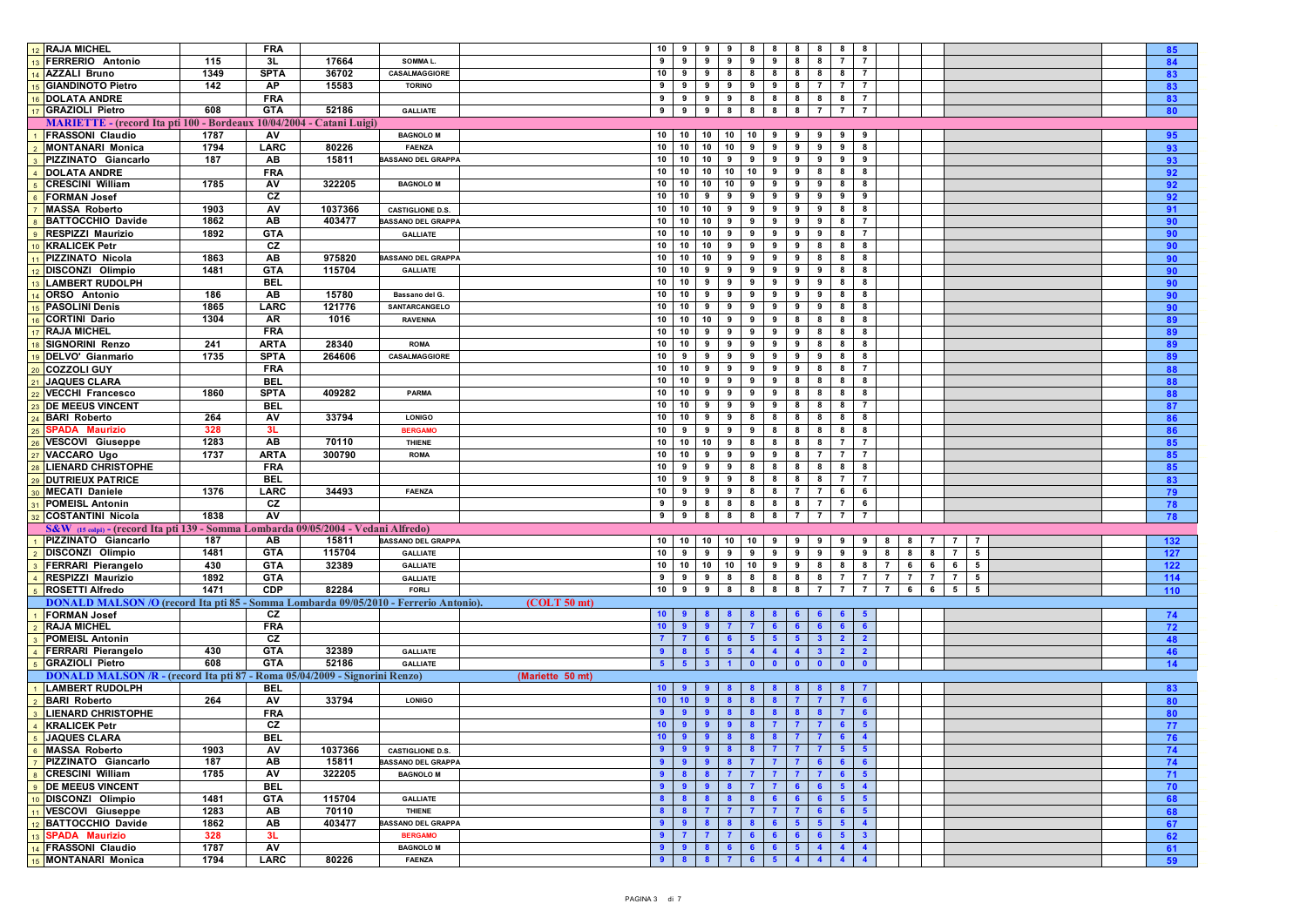| 16 COZZOLI GUY                                                                                               |      | <b>FRA</b>  |                                        |                           |                                                                                                                                                                                                                  |     |
|--------------------------------------------------------------------------------------------------------------|------|-------------|----------------------------------------|---------------------------|------------------------------------------------------------------------------------------------------------------------------------------------------------------------------------------------------------------|-----|
| 17 DOLATA ANDRE                                                                                              |      | <b>FRA</b>  |                                        |                           | $\overline{4}$<br>8<br>6<br>6<br>$\overline{4}$<br>$\blacktriangle$<br>-8                                                                                                                                        |     |
|                                                                                                              |      |             |                                        |                           | 9<br>$\overline{7}$                                                                                                                                                                                              | 57  |
| 18 SIGNORINI Renzo                                                                                           | 241  | <b>ARTA</b> | 28340                                  | <b>ROMA</b>               | $\overline{9}$<br>6 <sub>1</sub><br>6 <sup>6</sup><br>$1$ 0<br>$\bullet$<br>$\bullet$<br>5 <sup>5</sup>                                                                                                          | 43  |
| <b>9</b> COSTANTINI Nicola                                                                                   | 1838 | AV          |                                        |                           | $\overline{4}$<br>$\overline{7}$<br>5 <sup>1</sup><br>$\overline{4}$<br>3 <sup>1</sup><br>$\blacksquare$<br>$\mathbf{0}$<br>9                                                                                    | 38  |
| REMINGTON /O - (record Ita pti 176 - Agna 10/05/2012 - Vedani Alfredo) (Colt 25 mt + D. Malson/O 50 mt)      |      |             |                                        |                           | <b>COPIARE I RIS. DI COLT</b><br><b>COPIARE I RIS. DI MALSON/C</b>                                                                                                                                               |     |
| <b>FORMAN Josef</b>                                                                                          |      | CZ          |                                        |                           | 10 10 9<br>$9 \t9 \t9$<br>$9 \mid 8$<br>8<br>$8 \mid 10$<br>-9<br>8<br>8<br>$\mathbf{R}$<br>-6<br>6<br>6                                                                                                         | 163 |
| <b>RAJA MICHEL</b>                                                                                           |      | <b>FRA</b>  |                                        |                           | 10<br>9<br>$8 \mid 8$<br>8<br>$8 \quad 10$<br>9<br>9<br>8 <sup>1</sup><br>8<br>9 <sup>1</sup>                                                                                                                    | 159 |
| <b>FERRARI Pierangelo</b>                                                                                    | 430  | <b>GTA</b>  | 32389                                  | <b>GALLIATE</b>           | 10<br>10 10 10<br>9<br>9<br>9<br>8<br>$\overline{7}$<br>9<br>9<br>8<br>$5\phantom{1}$<br>$\Delta$<br>3 <sup>1</sup><br>$\overline{2}$<br>$\overline{\mathbf{2}}$                                                 | 137 |
| <b>POMEISL Antonin</b>                                                                                       |      | cz          |                                        |                           | 10<br>10 10<br>9<br>9<br>9<br>8<br>8<br>8<br>$\overline{7}$<br>$\overline{7}$<br>$\overline{7}$<br>$6\phantom{1}6$<br>$5\phantom{1}$<br>3 <sup>1</sup><br>$\overline{\mathbf{2}}$<br>$6^{\circ}$<br>$\mathbf{2}$ | 136 |
| 5 GRAZIOLI Pietro                                                                                            | 608  | <b>GTA</b>  | 52186                                  | <b>GALLIATE</b>           | 9<br>9<br>9 8 8 8<br>8 7<br>$\overline{7}$<br>7 <sup>1</sup><br>$5^{\circ}$<br>5.<br>3 <sup>1</sup><br>$\bullet$<br>$\mathbf{0}$<br>$\bullet$<br>$\bullet$                                                       |     |
|                                                                                                              |      |             |                                        |                           |                                                                                                                                                                                                                  | 94  |
| REMINGTON /R - (record Ita pti 180 - Roma 04/03/2012 - Signorini Renzo) (Mariette 25 mt + D. Malson/R 50 mt) |      |             |                                        |                           | <b>COPIARE I RIS. DI MARIETTE</b><br><b>COPIARE I RIS. DI MALSON/R</b>                                                                                                                                           |     |
| <b>LAMBERT RUDOLPH</b>                                                                                       |      | <b>BEL</b>  |                                        |                           | 10<br>10 I<br>9<br>$9 \mid 9$<br>9<br>99<br>8<br>$8 \quad 10$                                                                                                                                                    | 173 |
| PIZZINATO Giancarlo                                                                                          | 187  | AB          | 15811                                  | <b>BASSANO DEL GRAPPA</b> | 10<br>10 <sup>1</sup><br>10 <sup>1</sup><br>9<br>9<br>9<br>$\overline{9}$<br>9<br>9<br>9<br>$\mathbf{a}$<br>$\mathbf{a}$                                                                                         | 167 |
| <b>KRALICEK Petr</b>                                                                                         |      | CZ          |                                        |                           | 10<br>10<br>10 I<br>9<br>9<br>9<br>$9 \mid 8$<br>$8 \quad 10$<br>8<br>9                                                                                                                                          | 167 |
| <b>BARI</b> Roberto                                                                                          | 264  | AV          | 33794                                  | <b>LONIGO</b>             | 10<br>10 l<br>9<br>8<br>8 8<br>8<br>8<br>10<br>9<br>8<br>10                                                                                                                                                      | 166 |
| <b>MASSA Roberto</b>                                                                                         | 1903 | AV          | 1037366                                | <b>CASTIGLIONE D.S.</b>   | 10<br>10 <sup>1</sup><br>9<br>10 I<br>9<br>9<br>9 <sup>1</sup><br>9<br>8<br>8<br>9                                                                                                                               | 165 |
| <b>LIENARD CHRISTOPHE</b>                                                                                    |      | <b>FRA</b>  |                                        |                           | 10<br>9<br>8<br>8<br>9<br>9<br>- 8<br>8<br>8<br>8                                                                                                                                                                | 165 |
|                                                                                                              |      |             |                                        |                           |                                                                                                                                                                                                                  |     |
| 7 JAQUES CLARA                                                                                               |      | <b>BEL</b>  |                                        |                           | 10<br>10<br>9<br>9<br>9<br>9<br>8<br>8<br>8<br>8<br>10                                                                                                                                                           | 164 |
| 8 CRESCINI William                                                                                           | 1785 | AV          | 322205                                 | <b>BAGNOLO M</b>          | 10<br>10 10 10<br>9<br>9<br>9<br>9<br>8<br>8<br>8                                                                                                                                                                | 163 |
| 9 DISCONZI Olimpio                                                                                           | 1481 | <b>GTA</b>  | 115704                                 | <b>GALLIATE</b>           | 10 10<br>10<br>10<br>10<br>9<br>9<br>8<br>8<br>8<br>8<br>8<br>6                                                                                                                                                  | 160 |
| 10 BATTOCCHIO Davide                                                                                         | 1862 | AB          | 403477                                 | <b>BASSANO DEL GRAPPA</b> | 10<br>10 l<br>10<br>9<br>9<br>9 I<br>9<br>9<br>8<br>$\overline{7}$<br>9<br>$9^{\circ}$<br>$5\phantom{1}$                                                                                                         | 157 |
| 11 DE MEEUS VINCENT                                                                                          |      | <b>BEL</b>  |                                        |                           | 10<br>10<br>9<br>9<br>8<br>8<br>-9<br>-9<br>8<br>$\overline{7}$                                                                                                                                                  | 157 |
| <b>FRASSONI Claudio</b>                                                                                      | 1787 | AV          |                                        | <b>BAGNOLO M</b>          | 10<br>$10$ 10<br>10<br>10<br>9<br>9<br>- 9<br>9<br>9<br>9                                                                                                                                                        | 156 |
| 13 VESCOVI Giuseppe                                                                                          | 1283 | AB          | 70110                                  | THIENE                    | 10<br>10<br>10<br>$\mathbf{q}$<br>8<br>8<br>8 <sup>1</sup><br>- 8<br>$\overline{7}$<br>$\overline{7}$<br>$\mathbf{R}$                                                                                            | 153 |
|                                                                                                              |      |             |                                        |                           |                                                                                                                                                                                                                  |     |
| <b>MONTANARI Monica</b>                                                                                      | 1794 | <b>LARC</b> | 80226                                  | FAENZA                    | 10<br>$\overline{10}$<br>10<br>10<br>$\overline{\bullet}$<br>9<br>9 <sup>1</sup><br>9<br>9<br>8<br>8                                                                                                             | 152 |
| 15 DOLATA ANDRE                                                                                              |      | <b>FRA</b>  |                                        |                           | $10$ 10<br>10<br>10<br>10<br>9<br>9<br>8<br>8<br>8<br>$\mathbf{R}$                                                                                                                                               | 149 |
| 16 SPADA Maurizio                                                                                            | 328  | 3L          |                                        | <b>BERGAMO</b>            | 10<br>9<br>9<br>9<br>9<br>8<br>8<br>8<br>8<br>8<br>$\overline{7}$<br>6                                                                                                                                           | 148 |
| 17 COZZOLI GUY                                                                                               |      | <b>FRA</b>  |                                        |                           | 10<br>10 l<br>9<br>9<br>9<br>9<br>$9 \mid 8$<br>8<br>$\overline{7}$<br>8 <sup>1</sup><br>8<br>$\overline{7}$<br>6<br>-5<br>$\blacktriangle$<br>$\overline{4}$                                                    | 147 |
| 18 COSTANTINI Nicola                                                                                         | 1838 | AV          |                                        |                           | <b>7</b> I<br>$\overline{7}$<br>$\overline{7}$<br>9<br>9<br>8<br>8<br>8<br>8<br>$\overline{7}$<br>$\overline{9}$<br>9                                                                                            | 139 |
| <b>SIGNORINI Renzo</b>                                                                                       | 241  | <b>ARTA</b> | 28340                                  | <b>ROMA</b>               | 10<br>10<br>9<br>9<br>9 <sup>1</sup><br>9<br>$9 \mid 8$<br>8<br>8 <sup>1</sup><br>9<br>$9^{\circ}$                                                                                                               | 132 |
| HIZADAY O&R - ("R" record Ita pti 98 - Lucca 14/02/2010 - Castegnaro Manuele; "O" pti =)                     |      |             |                                        |                           |                                                                                                                                                                                                                  |     |
| <b>DUCELLIER MATHIEU</b>                                                                                     |      | <b>FRA</b>  |                                        |                           |                                                                                                                                                                                                                  |     |
|                                                                                                              |      |             |                                        |                           |                                                                                                                                                                                                                  | 98  |
| 2 PLATZGUMMER Kurt                                                                                           | 490  | <b>AV</b>   | 60043                                  | COLDRANO                  | $8 \mid 7$<br>10<br>$9 \quad 9 \quad 9 \quad 8 \quad 8$<br>6 6                                                                                                                                                   | 80  |
| <b>ROSSI Giordano</b>                                                                                        |      | SUI         |                                        |                           | 10<br>9 <sup>1</sup><br>8<br>8 8 8<br>7 7<br>6<br>6                                                                                                                                                              | 77  |
| 4 BERIA Alberto                                                                                              | 373  | <b>GTA</b>  | 100412                                 | <b>GALLIATE</b>           | $\overline{7}$<br>$\overline{7}$<br>$6\overline{6}$<br>6<br>$\overline{4}$<br>2 I<br>$\mathbf{0}$<br>$\overline{2}$<br>$\overline{1}$<br>$\mathbf{0}$                                                            | 35  |
|                                                                                                              |      |             |                                        |                           | TANEGASHIMA O&R - ("R" record Ita pti 99 - Codogno 24/02/2002 - Ardesi; "O" pti 92 - Milano 19/03/1995 - Galli)                                                                                                  |     |
| <b>DUCELLIER MATHIEU</b>                                                                                     |      | <b>FRA</b>  |                                        |                           | 10<br>$10$ 10<br>10<br>10 10<br>10 10<br>10<br>9                                                                                                                                                                 | 99  |
| <b>ROSSI Giordano</b>                                                                                        |      | SUI         |                                        |                           | 10<br>9<br>9<br>9<br>8<br>8<br>8<br>8<br>$\overline{7}$<br>$\overline{7}$                                                                                                                                        | 83  |
| <b>PLATZGUMMER Kurt</b>                                                                                      | 490  | AV          | 60043                                  | COLDRANO                  | 10<br>10 <sup>1</sup><br>9<br>9<br>9<br>9<br>-7 I<br>$\overline{7}$<br>$\overline{7}$<br>5                                                                                                                       | 82  |
| <b>FLOREANI Claudio</b>                                                                                      | 1786 | AV          | 327411                                 | COLDRANO                  | 10<br>9<br>9 <sup>1</sup><br>8 7<br>$\overline{7}$<br>$5^{\circ}$<br>$5\overline{5}$                                                                                                                             |     |
|                                                                                                              |      |             |                                        |                           | 6 6                                                                                                                                                                                                              | 72  |
| <b>BERIA Alberto</b>                                                                                         | 373  | <b>GTA</b>  | 100412                                 | <b>GALLIATE</b>           | 9<br>8 8 8 7 7<br>7 6<br>6<br>$5^{\circ}$                                                                                                                                                                        | 71  |
| <b>POMEISL Antonin</b>                                                                                       |      | CZ          |                                        |                           | $5 \quad 5$<br>88<br>8<br>7 7 6<br>$\overline{4}$<br>$\mathbf{3}$                                                                                                                                                | 61  |
|                                                                                                              |      |             |                                        |                           | LIPSIA  O&R - ("R" record Ita pti 85 - Codogno 04/04/1993 - Ferremi; "O" pti 91 Somma Lombardo 20/05/2001 - Allegri)                                                                                             |     |
| MIQUELET/O - (record Ita pti 96 - Somma Lombardo 10/05/2009 - Allegri Bruno)                                 |      |             |                                        |                           |                                                                                                                                                                                                                  |     |
|                                                                                                              |      |             |                                        |                           | MIQUELET O/R - ("R" record Ita pti 95 - Parma 03/09/1995 - Benvenuti)("O"record Ita pti 96 - Somma Lombardo 10/05/2009 - Allegri Bruno)                                                                          |     |
| <b>DUCELLIER MATHIEU</b>                                                                                     |      | <b>FRA</b>  |                                        |                           | 8<br>9<br>9<br>9<br>9<br>8 <sup>2</sup><br>81<br>8<br>8<br>8                                                                                                                                                     | 84  |
| <b>FELICI Sandro</b>                                                                                         | 1814 | AP          | 389475                                 | <b>TORINO</b>             | <b>REPLICA</b><br>9<br>8<br>$\overline{7}$<br>$\overline{7}$<br>$\overline{7}$<br>$\overline{7}$<br>6 6<br>6<br>$5\overline{5}$                                                                                  | 68  |
| <b>LAURENTI Luca</b>                                                                                         | 1352 | AV          | 90574                                  | <b>LONIGO</b>             | <b>REPLICA</b><br>6 6 4 4 4 4 2<br>9<br>9<br>7 <sup>1</sup>                                                                                                                                                      | 55  |
|                                                                                                              |      |             |                                        |                           |                                                                                                                                                                                                                  |     |
| <b>'ENNSYLVANIA/O - (record Ita pti 90</b>                                                                   |      |             | - Asiago 11/07/2021 - Facchini Edmondo |                           |                                                                                                                                                                                                                  |     |
|                                                                                                              |      |             |                                        |                           | PENNSYLVANIA O/R - ("R" record Ita pti 98 - Faenza 29/10/2017 - Facchini Edmondo) "O"(record Ita pti 96 - Asiago 11/07/2021 - Facchini Edmondo)                                                                  |     |
| <b>VACCHERI Marco</b>                                                                                        | 641  | AP          | 26649                                  | <b>TORINO</b>             | 10 10 10 10 10 10 10 9 9<br>9<br>9                                                                                                                                                                               | 96  |
| <b>FRANCOIS BUGNON</b>                                                                                       |      | SUI         |                                        |                           | 10 10 10 10<br>$9 \t9$<br>10<br>9<br>9<br>9                                                                                                                                                                      | 95  |
| <b>DUCELLIER MATHIEU</b>                                                                                     |      | <b>FRA</b>  |                                        |                           | 10<br>10 l<br>10 l<br>10<br>9 <sup>1</sup><br>9<br>$9 \quad 9$<br>9<br>8                                                                                                                                         | 93  |
| 4 FACCHINI Edmondo                                                                                           | 440  | LARC        | 7057                                   | <b>FAENZA</b>             | 10<br>10<br>10 <sub>1</sub><br>10 <sup>1</sup><br>9<br>9<br>8<br>8<br>8<br>8                                                                                                                                     | 90  |
| <b>MOELO MAEVA</b>                                                                                           |      | <b>FRA</b>  |                                        |                           | 10<br>$10$ $9$<br>9<br>  9  <br>9<br>99<br>8<br>$\overline{7}$                                                                                                                                                   | 89  |
|                                                                                                              |      | AP          |                                        | <b>TORINO</b>             | မ<br>၂<br>ه<br>ا<br>$\overline{9}$<br>$\overline{\bullet}$<br>9<br>$9 \mid 9$<br>9<br>9<br>8                                                                                                                     | 89  |
|                                                                                                              |      |             |                                        |                           | 10<br>9<br>9<br>9<br>9<br>8<br>8 8<br>8<br>- 8                                                                                                                                                                   | 86  |
| <b>MAGNANI Sergio</b>                                                                                        | 1925 |             |                                        |                           |                                                                                                                                                                                                                  |     |
| <b>PLATZGUMMER Kurt</b>                                                                                      | 490  | <b>AV</b>   | 60043                                  | COLDRANO                  |                                                                                                                                                                                                                  |     |
| <b>GIULIANI Massimo</b>                                                                                      | 1756 | <b>LARC</b> | 330223                                 | FAENZA                    | 10<br>9<br>9<br>9<br>9<br>9<br>8 8<br>$\overline{7}$<br>$\overline{7}$                                                                                                                                           | 85  |
| <b>ROSSI Giordano</b>                                                                                        |      | SUI         |                                        |                           | 8<br>8 7<br>10<br>9<br>9<br>9<br>8<br>$\overline{7}$<br>$\overline{7}$                                                                                                                                           | 82  |
| <b>BALAZ MICHAL</b>                                                                                          |      | <b>SVK</b>  |                                        |                           | 10<br>10<br>9<br>8<br>8<br>8<br>7 <sup>7</sup><br>$\overline{7}$<br>$\overline{7}$<br>$\overline{7}$                                                                                                             | 81  |
| 11 FELICI Sandro                                                                                             | 1814 | <b>AP</b>   | 389475                                 | <b>TORINO</b>             | 8 <sup>1</sup><br>9<br>9<br>9<br>8<br>8<br>8 7<br>6<br>6                                                                                                                                                         | 78  |
| <b>GIANORA Denys</b>                                                                                         |      | SUI         |                                        |                           | $\overline{7}$<br>$7 \mid 7$<br>6 5<br>$5^{\circ}$<br>8<br>8<br>$\overline{4}$<br>9                                                                                                                              | 66  |
|                                                                                                              |      | AV          |                                        | LONIGO                    | 8<br>8<br>$\overline{7}$<br>$5^{\circ}$<br>5                                                                                                                                                                     |     |
| <b>LAVARONE Beniamino</b>                                                                                    | 272  |             | 33723                                  |                           | 5 <sub>5</sub><br>$\overline{7}$<br>6<br>$5\overline{5}$<br>5 <sub>5</sub><br>$\overline{1}$                                                                                                                     | 61  |
| 14 MABELLINI Umberto<br>GUARDIA NAZIONALE - (record Ita pti 93 - Somma Lombardo 11/05/1997 - Lo Tauro)       | 1927 | AV          | 349757                                 |                           | 9 8 8 8 6 5<br>4 1<br>$\overline{1}$                                                                                                                                                                             | 51  |

LA MARMORA/O - (record Ita pti 97 - Vigevano 20/03/2011 - Cattaneo Graziano)<br>**LA MARMORA O/R - ("R"record Ita pti 97 - Santarcangelo 14/09/2008 - Galli Sergio)("<mark>O" record Ita pti 97 - Vigevano 20/03/2011</mark> - Ca<mark>ttaneo Graz**</mark>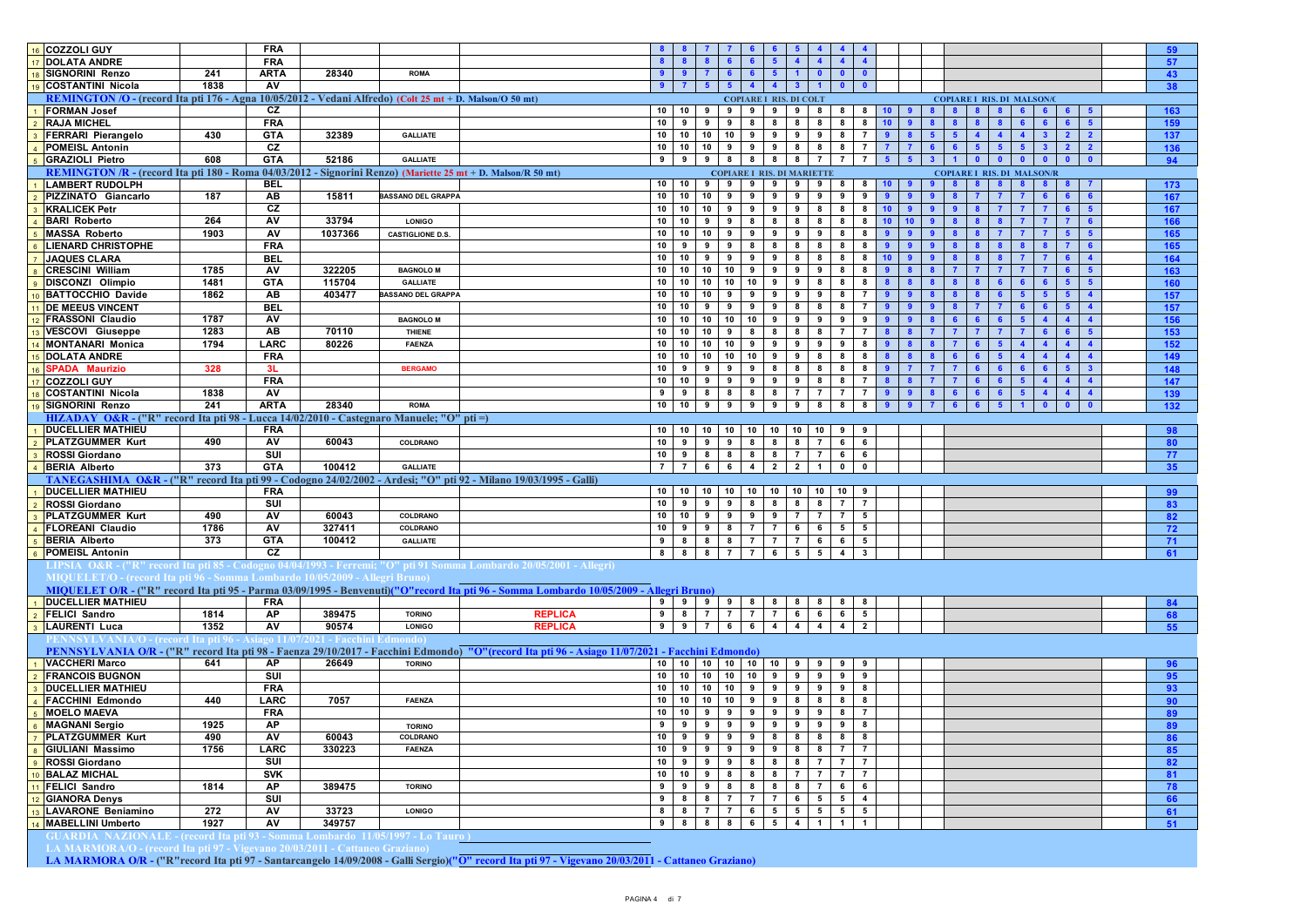| 1 BALAZ MICHAL                                                                  |      | <b>SVK</b>                 |        |                                  |                                                                                                                                                                   | 10<br>$10$ 10<br>10 10 10<br>10<br>9<br>9<br>8<br>96                                                                                                                                    |
|---------------------------------------------------------------------------------|------|----------------------------|--------|----------------------------------|-------------------------------------------------------------------------------------------------------------------------------------------------------------------|-----------------------------------------------------------------------------------------------------------------------------------------------------------------------------------------|
| GIULIANI Massimo                                                                | 1756 | LARC                       | 330223 | FAENZA                           | <b>REPLICA</b>                                                                                                                                                    | 10<br>$10$ 10<br>10<br>10<br>95<br>9<br>9<br>9<br>9<br>9                                                                                                                                |
| 3 DUCELLIER MATHIEU                                                             |      | <b>FRA</b>                 |        |                                  |                                                                                                                                                                   | 10<br>10<br>10 10 10 9<br>9<br>9<br>8<br>-8<br>93                                                                                                                                       |
| 4 MOELO MAEVA                                                                   |      | <b>FRA</b>                 |        |                                  |                                                                                                                                                                   | 10<br>10<br>10<br>9<br>9<br>9<br>9<br>9<br>9<br>9<br>93                                                                                                                                 |
| PESAVENTO Michele                                                               | 1896 | AV                         | 862012 | <b>ASIAGO</b>                    | <b>REPLICA</b>                                                                                                                                                    | $10$ 10<br>10<br>10 <sub>1</sub><br>$\overline{\phantom{a}}$<br>9<br>9<br>9<br>8<br>8<br>92                                                                                             |
| <b>FRANCOIS BUGNON</b>                                                          |      | SUI                        |        |                                  |                                                                                                                                                                   | 10<br>10 10 9 9 9 9 9 9<br>9<br>92<br>8                                                                                                                                                 |
| <b>VACCHERI Marco</b>                                                           | 641  | AP                         | 26649  | <b>TORINO</b>                    | <b>REPLICA</b>                                                                                                                                                    | 10 <sup>1</sup><br>10 10<br>$9 \mid 9$<br>9<br>9 <sup>1</sup><br>9<br>8<br>-8<br>91                                                                                                     |
| 8 MAGNANI Sergio                                                                | 1925 | AP                         |        | <b>TORINO</b>                    | <b>REPLICA</b>                                                                                                                                                    | 10<br>10 <sup>1</sup><br>9<br>9<br>9<br>90<br>9<br>9<br>9<br>8<br>8                                                                                                                     |
| <b>BIANCHINI Carlo Giuseppe</b>                                                 | 1847 | s <sub>IV</sub>            | 400237 | <b>MILANO</b>                    | <b>ORIGINALE</b>                                                                                                                                                  | 10<br>$\bullet$<br>۰<br>$\overline{\phantom{a}}$<br>9<br>$\overline{\phantom{a}}$<br>$\overline{\phantom{a}}$<br>9<br>$\overline{\mathbf{8}}$<br>89<br>-8                               |
| 0 PESAVENTO Mauro                                                               | 1895 | AV                         | 580859 | <b>ASIAGO</b>                    | <b>REPLICA</b>                                                                                                                                                    | 10<br>9<br>9<br>9<br>9<br>9<br>9<br>9<br>8<br>8<br>89                                                                                                                                   |
| 11 DE CANDIDO Claudio                                                           | 1883 | AP                         | 322727 | <b>MILANO</b>                    | <b>REPLICA</b>                                                                                                                                                    | 10<br>9<br>$\overline{\phantom{a}}$<br>9<br>9<br>9<br>9<br>8<br>8<br>88<br>8                                                                                                            |
| 12 FELICI Sandro                                                                | 1814 | AP                         | 389475 | <b>TORINO</b>                    | <b>REPLICA</b>                                                                                                                                                    | 10<br>10 <sup>1</sup><br>9<br>$9 \mid 9$<br>8<br>8<br>8 <sup>1</sup><br>8<br>87<br>8                                                                                                    |
| 13 VICINI Andrea                                                                | 1894 | <b>SPTA</b>                | 119828 | <b>PARMA</b>                     | <b>REPLICA</b>                                                                                                                                                    | 10<br>85<br>9<br>9<br>9<br>8<br>8<br>8 <sup>2</sup><br>8<br>8 <sub>1</sub><br>8                                                                                                         |
| 14 FACCHINI Edmondo                                                             | 440  | LARC                       | 7057   | <b>FAENZA</b>                    | <b>REPLICA</b>                                                                                                                                                    | 9<br>9<br>9<br>9 8 8<br>8<br>8<br>84<br>8<br>-8                                                                                                                                         |
| 15 DUTRIEUX PATRICE                                                             |      | <b>BEL</b>                 |        |                                  |                                                                                                                                                                   | 10<br>10 <sup>1</sup><br>9<br>988<br>83<br>8<br>$\overline{7}$<br>$\mathbf{7}$<br>$\overline{7}$                                                                                        |
| 16 ALETTI Angelo                                                                | 102  | <b>GTA</b>                 |        | <b>GALLIATE</b>                  | <b>ORIGINALE</b>                                                                                                                                                  | 9<br>9<br>9<br>8 8 8 8<br>8 7<br>79<br>$\overline{7}$<br>6                                                                                                                              |
| 17 FABBRI Francesco                                                             | 634  | <b>LARC</b>                | 30120  | <b>FAENZA</b>                    | <b>REPLICA</b>                                                                                                                                                    | 9<br>91<br>9 8 8 8 8 8 8 1<br>6<br>$\overline{4}$<br>77                                                                                                                                 |
| 18 GARGARELLA Filippo                                                           | 621  | AP                         | 75321  | <b>MILANO</b>                    | <b>ORIGINALE</b>                                                                                                                                                  | 9<br>9<br>9<br>8<br>8<br>$\overline{7}$<br>$\overline{7}$<br>$\overline{7}$<br>$\overline{7}$<br>6<br>77                                                                                |
| 19 LAURENTI Luca                                                                | 1352 | AV                         | 90574  | <b>LONIGO</b>                    | <b>REPLICA</b>                                                                                                                                                    | 8<br>8 <sup>2</sup><br>9<br>9<br>8<br>8<br>8<br>$\overline{7}$<br>6<br>6<br>77                                                                                                          |
| 20 ROSSI Giordano                                                               |      | SUI                        |        |                                  |                                                                                                                                                                   | 9<br>8<br>8 7 7 7 7 6<br>6<br>6<br>71                                                                                                                                                   |
| 21 CUOGHI Andrea                                                                |      | <b>SBAM</b>                |        |                                  | <b>REPLICA</b>                                                                                                                                                    | 54<br>9<br>9 <sup>1</sup><br>8 8 7 7 3 2<br>$1$ 0                                                                                                                                       |
| VETTERLI/O - (record Ita pti 100 - Torino 14/05/1995 - Figini)                  |      |                            |        |                                  |                                                                                                                                                                   |                                                                                                                                                                                         |
| <b>MAGNANI Sergio</b>                                                           | 1925 | <b>AP</b>                  |        | <b>TORINO</b>                    |                                                                                                                                                                   | 10 10<br>10<br>999<br>9<br>9<br>9<br>9<br>93                                                                                                                                            |
| <b>OLANTE Walter</b>                                                            | 1381 | LDV                        | 280164 | <b>FAENZA</b>                    |                                                                                                                                                                   | 10<br>$10$ 10<br>99<br>9<br>8<br>$\bf{8}$<br>8<br>8<br>89                                                                                                                               |
| <b>GIANORA Denys</b>                                                            |      | $\overline{\mathsf{s}}$    |        |                                  |                                                                                                                                                                   | 10<br>9 <sub>1</sub><br>9 9 9 9 9 9 8 7<br>$\overline{7}$<br>86                                                                                                                         |
| 4 VICINI Andrea                                                                 | 1894 | <b>SPTA</b>                | 119828 | PARMA                            |                                                                                                                                                                   | 10<br>$8$ 8<br>$8 \overline{\smash{\big)}\ 8}$<br>9<br>9<br>9<br>8<br>$\overline{7}$<br>84                                                                                              |
| <b>BIANCHINI Carlo Giuseppe</b>                                                 | 1847 | <b>SLV</b>                 | 400237 | <b>MILANO</b>                    |                                                                                                                                                                   | 10<br>9<br>9<br>$8 \quad 8$<br>8<br>8<br>84<br>8 <sup>1</sup><br>8<br>8                                                                                                                 |
| GIACOPELLI Cesare                                                               | 614  | <b>SPTA</b>                | 300106 | PARMA                            |                                                                                                                                                                   | 84<br>9<br>9 <sup>1</sup><br>9<br>9<br>9<br>9 <sup>1</sup><br>7 <sup>1</sup><br>8<br>8 <sup>2</sup><br>$\overline{7}$                                                                   |
| <b>PERONI Paolo</b>                                                             | 1913 | <b>ARTA</b>                | 26055  | <b>ROMA</b>                      |                                                                                                                                                                   | 10 <sup>1</sup><br>9 <sub>1</sub><br>9 9 9 1<br>9 8 7<br>$\overline{7}$<br>83<br>6                                                                                                      |
| <b>FELICI Sandro</b>                                                            | 1814 | AP                         | 389475 | <b>TORINO</b>                    |                                                                                                                                                                   | 10<br>9 <sup>1</sup><br>8 8 8 8<br>8 <sup>1</sup><br>9 <sub>1</sub><br>8<br>8<br>$\overline{7}$<br>83                                                                                   |
| <b>ROSSI Giordano</b>                                                           |      | SUI                        |        |                                  |                                                                                                                                                                   | 9<br>9<br>9 8 8 8<br>$8 \mid 8$<br>83<br>9 <sub>1</sub><br>8<br>$\overline{7}$                                                                                                          |
| <b>FLOREANI Claudio</b>                                                         | 1786 | AV                         | 327411 | COLDRANO                         |                                                                                                                                                                   | 888<br>80<br>9<br>9 <sub>1</sub><br>8<br>8<br>8 <sub>1</sub><br>$\overline{7}$<br>$\overline{7}$                                                                                        |
| 11 GARGARELLA Filippo                                                           | 621  | AP                         | 75321  | <b>MILANO</b>                    |                                                                                                                                                                   | 8 8 8 8<br>9<br>8<br>7 7<br>$\overline{7}$<br>$\overline{7}$<br>77                                                                                                                      |
| VETTERLI/R - (record Ita pti 100 - Milano 10/03/1996 - Figini)                  |      |                            |        |                                  |                                                                                                                                                                   |                                                                                                                                                                                         |
| <b>MOELO MAEVA</b>                                                              |      | <b>FRA</b>                 |        |                                  |                                                                                                                                                                   | 10 10 10 10 10 10 10 10<br>10<br>9<br>98<br>9                                                                                                                                           |
| <b>DUCELLIER MATHIEU</b>                                                        |      | <b>FRA</b>                 |        |                                  |                                                                                                                                                                   | $10$ 10 10 10 9<br>10<br>$9 \t9$<br>9<br>95<br>9                                                                                                                                        |
| 3 PLATZGUMMER Kurt                                                              | 490  | AV                         | 60043  | COLDRANO                         |                                                                                                                                                                   | 10<br>10 10 10 9 9<br>99<br>$9 \mid 9$<br>37<br>94                                                                                                                                      |
| 4 FRANCOIS BUGNON                                                               |      | <b>SUI</b>                 |        |                                  |                                                                                                                                                                   | 10 10<br>$10 \quad 9 \quad 9$<br>94<br>10<br>9<br>9<br>9<br>9<br>39                                                                                                                     |
| GIULIANI Massimo                                                                | 1756 | LARC                       | 330223 | <b>FAENZA</b>                    |                                                                                                                                                                   | 10<br>10 10 10 9<br>9 <sup>1</sup><br>93<br>9<br>9<br>9<br>8                                                                                                                            |
| <b>FACCHINI Edmondo</b>                                                         | 440  | <b>LARC</b>                | 7057   | <b>FAENZA</b>                    |                                                                                                                                                                   | 10<br>10 10 10 9 9 9 9 9<br>8 8<br>92                                                                                                                                                   |
| 7 PESAVENTO Michele                                                             | 1896 | <b>AV</b>                  | 862012 |                                  |                                                                                                                                                                   | $10$ 10<br>$\overline{\bullet}$<br>$9 \mid 9$<br>10<br>9<br>9<br>8<br>9<br>92                                                                                                           |
| 8 VACCHERI Marco                                                                | 641  | <b>AP</b>                  | 26649  | <b>ASIAGO</b><br><b>TORINO</b>   |                                                                                                                                                                   | 10<br>10 10 9 9 9<br>99<br>9<br>$\overline{\mathbf{8}}$<br>92                                                                                                                           |
| <b>9</b> FLOREANI Claudio                                                       | 1786 | AV                         | 327411 | COLDRANO                         |                                                                                                                                                                   | 10 10 10 9<br>10<br>9 <sup>1</sup><br>9<br>8<br>91<br>8<br>8                                                                                                                            |
| 10 GIACOPELLI Cesare                                                            | 614  | <b>SPTA</b>                | 300106 | <b>PARMA</b>                     |                                                                                                                                                                   | 10<br>10 10 9 9 9<br>9<br>9<br>8<br>$\overline{7}$                                                                                                                                      |
| 11 BALAZ MICHAL                                                                 |      | <b>SVK</b>                 |        |                                  |                                                                                                                                                                   | 90<br>$10$ 10<br>10<br>9<br>9<br>9<br>90<br>9<br>8<br>8<br>8                                                                                                                            |
| 12 FELICI Sandro                                                                | 1814 | AP                         | 389475 | <b>TORINO</b>                    |                                                                                                                                                                   | 10<br>$10$ 9<br>$9 \t9$<br>9 <sup>1</sup><br>$9 \t9$<br>90<br>8 8                                                                                                                       |
| 13 GARGARELLA Filippo                                                           | 621  | AP                         | 75321  | <b>MILANO</b>                    |                                                                                                                                                                   | 10<br>$10$ $10$ $9$<br>9<br>8<br>8<br>87<br>8<br>8 <sub>1</sub><br>$\overline{7}$                                                                                                       |
| 14 FABBRI Francesco                                                             | 634  | <b>LARC</b>                | 30120  | <b>FAENZA</b>                    |                                                                                                                                                                   | 9<br>9<br>9<br>9<br>99<br>9 8<br>8<br>8                                                                                                                                                 |
|                                                                                 | 1894 |                            | 119828 |                                  |                                                                                                                                                                   | 87<br>10<br>9<br>84<br>9<br>9<br>9<br>9<br>9<br>9<br>8<br>$\mathbf{3}$                                                                                                                  |
| 15 VICINI Andrea<br>16 AZZALI Bruno                                             | 1349 | <b>SPTA</b><br><b>SPTA</b> | 36702  | <b>PARMA</b><br>CASALMAGGIORE    |                                                                                                                                                                   | 10<br>$10$ 10<br>9<br>8<br>8<br>8<br>$\overline{7}$<br>$\overline{7}$<br>6<br>83                                                                                                        |
|                                                                                 | 1895 |                            | 580859 |                                  |                                                                                                                                                                   | 10<br>9 <sub>1</sub><br>9 9 8 8 7 7<br>$\overline{7}$<br>80<br>6                                                                                                                        |
| 17 PESAVENTO Mauro                                                              |      | <b>AV</b>                  |        | <b>ASIAGO</b><br><b>GALLIATE</b> |                                                                                                                                                                   | $9 \t8$<br>8 8<br>7 <sup>1</sup><br>6                                                                                                                                                   |
| 18 ALETTI Angelo                                                                |      |                            |        |                                  |                                                                                                                                                                   | 8 8 8<br>9<br>79                                                                                                                                                                        |
| 19 GHIDONI GABRIELE                                                             | 102  | <b>GTA</b>                 |        |                                  |                                                                                                                                                                   |                                                                                                                                                                                         |
|                                                                                 |      |                            |        |                                  |                                                                                                                                                                   | 9<br>9 <sub>1</sub><br>8<br>8 8 8 1<br>8 7<br>$\overline{7}$<br>79<br>$\overline{7}$                                                                                                    |
| BENCH-REST 50 MT (record Ita pti 99 - Galliate 06/09/2020 - Torrini Carlo       |      |                            |        |                                  |                                                                                                                                                                   |                                                                                                                                                                                         |
| BENCH-REST 100 mt. (record Ita pti 98 - Forli' 09/05/2021 - De Candido Claudio) |      |                            |        |                                  |                                                                                                                                                                   |                                                                                                                                                                                         |
|                                                                                 |      |                            |        |                                  | MAXMILIAN O&R - ("R" record Ita pti 93 - Somma Lombardo 11/05/1997 - Cattaneo Graziano; "O" pti 91 - Brescia 19/03/2000 - Sammarco Calogero)                      |                                                                                                                                                                                         |
| <b>ANDREOLI Antonio</b>                                                         | 1032 | CAR                        | 148058 | SANTARCANGELO                    |                                                                                                                                                                   | 10 9 9 8 8 8 8 7<br>81<br>$\mathbf{7}$                                                                                                                                                  |
| MECATI Daniele                                                                  | 1376 | LARC                       | 34493  | <b>FAENZA</b>                    |                                                                                                                                                                   | 9 9 8 8 8 8 8 7<br>9<br>6 6<br>78                                                                                                                                                       |
| <b>BALAZ MICHAL</b>                                                             |      | <b>SVK</b>                 |        |                                  |                                                                                                                                                                   | 9<br>8<br>8 7 7 6 6<br>9 <sub>1</sub><br>6 5<br>71                                                                                                                                      |
| <b>GIANORA Denys</b>                                                            |      | SUI                        |        |                                  |                                                                                                                                                                   | $\overline{7}$<br>7 6 6 6 5 5 1<br>43<br>$0$ 0                                                                                                                                          |
| GETTYSBURG O&R - ("R" record Ita pti 95 - Somma Lombardo 19/05/1996 - Arrig     |      |                            |        |                                  |                                                                                                                                                                   | nari) (Regolamento tiro storico)                                                                                                                                                        |
| OUAVE/O - (record Ita nti 85 - Faenza 29/10/2017 - Olante Wa                    |      |                            |        |                                  |                                                                                                                                                                   |                                                                                                                                                                                         |
| 1 VICINI Andrea                                                                 | 1894 | SPTA                       | 119828 | <b>PARMA</b>                     | ZOUAVE O/R - ("R" record Ita pti 93 - Somma Lombardo 17/05/2015 - Vaccheri Marco) ("O" record Ita pti 85 - Faenza 29/10/2017 - Olante Walter)<br><b>ORIGINALE</b> | <b>Bonus</b><br>99999<br>$\begin{array}{c c c c c c c c} \hline \textbf{10} & \textbf{9} & \textbf{9} & \textbf{9} \end{array}$<br>8 <sub>1</sub><br>$\overline{\mathbf{8}}$<br>89<br>9 |

**FACCHINI Edmondo 440 LARC 7057 FAENZA REPLICA 10 9 9 9 8 8 8 8 8 8 85** KRALI CEK Pet r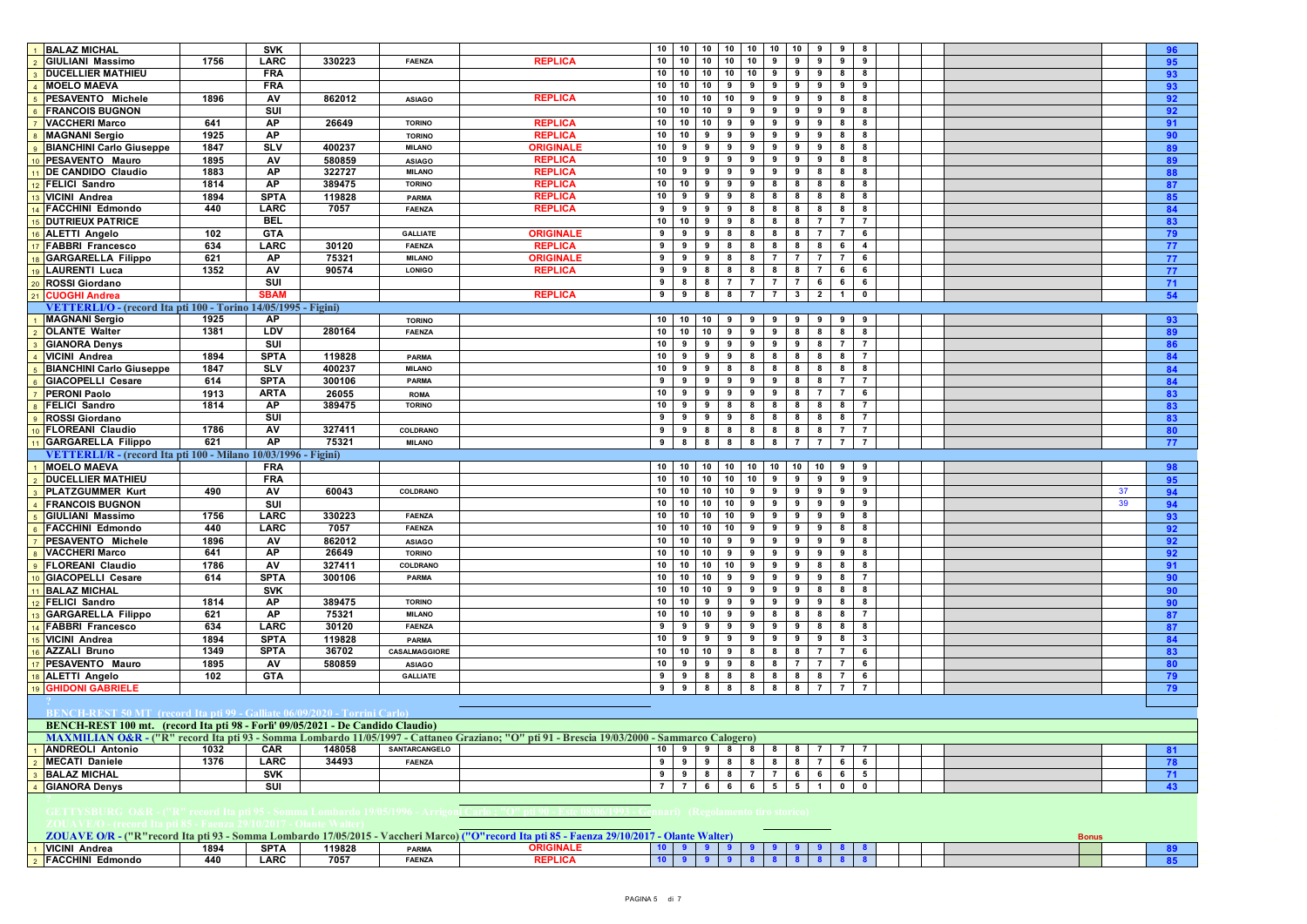| 3 LAURENTI Luca                                                                                                | 1352        | AV                      | 90574                                              | <b>LONIGO</b>             | <b>REPLICA</b>                                                                                                                                            | 10 <sup>1</sup>           |                 |                   |                 |                              |                |                                           |                     |                 |                                      |                                       |                         |                         |                |                         |                                       |  |                | 71             |
|----------------------------------------------------------------------------------------------------------------|-------------|-------------------------|----------------------------------------------------|---------------------------|-----------------------------------------------------------------------------------------------------------------------------------------------------------|---------------------------|-----------------|-------------------|-----------------|------------------------------|----------------|-------------------------------------------|---------------------|-----------------|--------------------------------------|---------------------------------------|-------------------------|-------------------------|----------------|-------------------------|---------------------------------------|--|----------------|----------------|
| <b>FABBRI Francesco</b><br>$\overline{4}$                                                                      | 634         | LARC                    | 30120                                              | <b>FAENZA</b>             | <b>REPLICA</b>                                                                                                                                            | 10 <sub>1</sub>           |                 |                   |                 |                              |                |                                           |                     |                 |                                      |                                       |                         |                         |                |                         |                                       |  |                | 70             |
| 5 NUCCI Carlo                                                                                                  | 1841        | <b>CAR</b>              | 293399                                             | <b>SANTARCANGELO</b>      | <b>REPLICA</b>                                                                                                                                            | 9                         | $\mathbf{7}$    |                   |                 | 6                            |                |                                           |                     | 6.              | $\sqrt{5}$                           |                                       |                         |                         |                |                         |                                       |  |                | 68             |
| 6 GIANORA Denys                                                                                                |             | SUI                     |                                                    |                           |                                                                                                                                                           | 8                         | -8              |                   | 6               |                              |                |                                           |                     |                 | $\blacktriangle$<br>$\blacktriangle$ |                                       |                         |                         |                |                         |                                       |  |                | 61             |
| 7 OLANTE Walter                                                                                                | 1381        | LDV                     | 280164                                             | <b>FAENZA</b>             | <b>ORIGINALE</b>                                                                                                                                          |                           | $\overline{7}$  |                   | 6 <sup>1</sup>  |                              |                |                                           |                     |                 | $\mathbf{0}$                         |                                       |                         |                         |                |                         |                                       |  |                | 47             |
|                                                                                                                |             |                         |                                                    |                           |                                                                                                                                                           |                           |                 |                   |                 |                              |                | <b>COPIARE I PUNTEGGI DI LA MARMORA/O</b> |                     |                 |                                      |                                       |                         |                         |                |                         | <b>COPIARE I PUNTEGGI DI ZOUAVE/O</b> |  |                |                |
|                                                                                                                |             |                         |                                                    |                           |                                                                                                                                                           |                           |                 |                   |                 |                              |                | <b>COPIARE I PUNTEGGI DI LA MARMORA/R</b> |                     |                 |                                      |                                       |                         |                         |                |                         | <b>COPIARE I PUNTEGGI DI ZOUAVE/R</b> |  |                |                |
|                                                                                                                |             |                         |                                                    |                           | MINIE' O&R - ("R" record Ita pti 96 - Adelaide 2008 - Arrigoni Carlo; "O" pti 98 Somma Lombarda 05/05/2013 - Cattaneo Graziano)                           |                           |                 |                   |                 |                              |                |                                           |                     |                 |                                      |                                       |                         |                         |                |                         |                                       |  |                |                |
| <b>MOELO MAEVA</b>                                                                                             |             | <b>FRA</b>              |                                                    |                           |                                                                                                                                                           | 10                        | 10              | 10                | 9               |                              |                |                                           |                     |                 |                                      |                                       |                         |                         |                |                         |                                       |  |                | 92             |
| 2 ARRIGONI Carlo                                                                                               | 105         | LARC                    | 1553                                               | <b>FAENZA</b>             | <b>ORIGINALE</b>                                                                                                                                          | 10                        | 9               | 9                 | 9               | 9                            | 8              | 8                                         |                     | 8               | 8<br>$\overline{7}$                  |                                       |                         |                         |                |                         |                                       |  |                | 85             |
| <b>DUCELLIER MATHIEU</b>                                                                                       |             | <b>FRA</b>              |                                                    |                           |                                                                                                                                                           | 10                        | 9               | 9                 |                 | 98                           | 8              |                                           | 8 8                 |                 | 8 7                                  |                                       |                         |                         |                |                         |                                       |  |                | 84             |
| 4 VACCHERI Marco                                                                                               | 641         | AP                      | 26649                                              | <b>TORINO</b>             | <b>REPLICA</b>                                                                                                                                            | 10                        | 10              | 9                 |                 | $9 \mid 9$                   | 8              |                                           | 8 8                 |                 | $6\overline{6}$<br>6                 |                                       |                         |                         |                |                         |                                       |  |                | 83             |
| 5 CATTANEO Graziano                                                                                            | 380         | <b>SLV</b>              | 2313                                               | <b>MILANO</b>             | <b>ORIGINALE</b>                                                                                                                                          | 9                         | 9               | 9                 | 8               | 8                            | 8              | 8                                         | 8                   |                 | $\overline{7}$<br>6                  |                                       |                         |                         |                |                         |                                       |  |                | 80             |
| 6 BALAZ MICHAL                                                                                                 |             | <b>SVK</b>              |                                                    |                           |                                                                                                                                                           | 10                        | 10              | 9                 |                 | $8 \mid 8$                   | $\overline{7}$ | - 7 - 1                                   | $\overline{7}$      |                 | 6<br>6                               |                                       |                         |                         |                |                         |                                       |  |                | 78             |
| 7 DUTRIEUX PATRICE                                                                                             |             | <b>BEL</b>              |                                                    |                           |                                                                                                                                                           | 9                         | 9               | 8                 | 8               | 8                            | 8 <sup>1</sup> | 7 <sup>1</sup>                            |                     | 6               | 6<br>6                               |                                       |                         |                         |                |                         |                                       |  |                | 75             |
| 8 OLANTE Walter                                                                                                | 1381        | LDV                     | 280164                                             | <b>FAENZA</b>             | <b>ORIGINALE</b>                                                                                                                                          | $\overline{7}$            | 6               | 6                 | $6-1$           | 6                            | $\overline{4}$ |                                           | 4<br>$\overline{4}$ |                 | $3^{\circ}$<br>$\mathbf{3}$          |                                       |                         |                         |                |                         |                                       |  |                | 49             |
|                                                                                                                |             |                         |                                                    |                           | BARSANTI (Kuchenreuter O/R distanza 50 mt, 15 colpi tutti validi - Sperimentale - Record Ita pti 141 - Barcelos (Portogallo) 20/08/2010 - Caruso Stefano) |                           |                 |                   |                 |                              |                |                                           |                     |                 |                                      |                                       |                         |                         |                |                         |                                       |  |                |                |
| 1 LAMBERT RUDOLPH                                                                                              |             | <b>BEL</b>              |                                                    |                           |                                                                                                                                                           |                           |                 | 999               |                 | 88                           | 8              | 8                                         | 8                   |                 |                                      |                                       |                         |                         | 6              |                         |                                       |  |                | 110            |
| 2 JAQUES CLARA                                                                                                 |             | <b>BEL</b>              |                                                    |                           |                                                                                                                                                           | 10 10                     |                 | 9                 | 9               | 8                            | 8              | 8                                         | $\overline{7}$      |                 | $\overline{7}$<br>6                  | 6                                     | 6                       | 5                       | $5^{\circ}$    | $\overline{\mathbf{3}}$ |                                       |  |                | 107            |
| 3  LIENARD CHRISTOPHE                                                                                          |             | <b>FRA</b>              |                                                    |                           |                                                                                                                                                           | 10                        | 10              | 9                 | 8               | 8                            | 8              | 8                                         | $\overline{7}$      |                 | 6<br>6                               | 6                                     | 6                       | 5                       | $\overline{4}$ | $\overline{4}$          |                                       |  |                | 105            |
| 4 MASSA Roberto                                                                                                | 1903        | AV                      | 1037366                                            | <b>CASTIGLIONE D.S.</b>   |                                                                                                                                                           | 10                        | 10              | 9                 | 9               | 8                            | 8              | 8                                         | 7                   |                 | $\mathbf{7}$<br>6                    | 6                                     | 6                       | 5                       | 4              | $\bullet$               |                                       |  |                | 103            |
| <b>FRASSONI Claudio</b>                                                                                        | 1787        | AV                      |                                                    | <b>BAGNOLO M</b>          |                                                                                                                                                           | 10                        | 9               | 8                 | 8               | 8                            | 8              | 8                                         | $\overline{7}$      |                 | 6<br>6                               | 5                                     | 5                       | $\overline{4}$          | $\overline{4}$ | $\mathbf{3}$            |                                       |  |                | 99             |
| 6 RICCI Mauro                                                                                                  | 1827        | <b>UITS</b>             |                                                    |                           |                                                                                                                                                           | 9                         | 9               | 8                 | $\overline{7}$  | $\overline{7}$               | $\overline{7}$ | $\mathbf{7}$                              |                     | 6               | 6<br>5                               | 5                                     | $5^{\circ}$             | - 5                     | 5              | $\overline{4}$          |                                       |  |                | 95             |
| 7 MONTANARI Monica                                                                                             | 1794        | LARC                    | 80226                                              | <b>FAENZA</b>             |                                                                                                                                                           | 10                        | 9               | 9                 | 9               | 8                            | 6              | 6                                         | 5                   |                 | $5^{\circ}$<br>5                     | 5                                     | $\overline{4}$          | 4                       | $\overline{2}$ | $\mathbf 0$             |                                       |  |                |                |
| <b>CRESCINI William</b>                                                                                        | 1785        | AV                      | 322205                                             | <b>BAGNOLO M</b>          |                                                                                                                                                           | 10                        | 8               |                   | 8               |                              |                | 6                                         |                     |                 |                                      |                                       |                         |                         |                |                         |                                       |  |                | 87             |
|                                                                                                                |             |                         |                                                    |                           |                                                                                                                                                           |                           |                 | 8                 |                 | 8                            | $\mathbf{7}$   |                                           | 6                   |                 | 6                                    | 5<br>$\overline{4}$                   | $\overline{4}$          | $\overline{2}$          | $\mathbf{1}$   | $\mathbf{0}$            |                                       |  |                | 83             |
| COSTANTINI Nicola                                                                                              | 1838        | AV                      |                                                    |                           |                                                                                                                                                           | 10                        | 9               | 9                 | 7               | $\overline{7}$               |                | 6                                         | 6                   |                 | 5<br>6                               | 5                                     | $\overline{4}$          |                         | $\mathbf 0$    | $\mathbf{0}$            |                                       |  |                | 82             |
| 10 VECCHI Roberto                                                                                              | 354         | <b>SPTA</b>             | 147122                                             | <b>PARMA</b>              |                                                                                                                                                           | 9                         | 8               |                   | 8               |                              | 6              | 6                                         | 6                   |                 | $5^{\circ}$<br>5                     | 5                                     | $\overline{4}$          | 4                       | -1             | $\mathbf 0$             |                                       |  |                | 82             |
| <b>BIANCHINI Carlo Giuseppe</b>                                                                                | 1847        | <b>SLV</b>              | 400237                                             | <b>MILANO</b>             |                                                                                                                                                           | 10                        | 8               | $\overline{7}$    | $\overline{7}$  | $\overline{7}$               | $\overline{7}$ | 6                                         |                     | $5\overline{5}$ | 5 <sub>5</sub>                       | 5 5                                   | $\overline{4}$          | $\overline{2}$          | $\mathbf{1}$   | $\mathbf{0}$            |                                       |  |                | 79             |
| 12 VECCHI Francesco                                                                                            | 1860        | <b>SPTA</b>             | 409282                                             | PARMA                     |                                                                                                                                                           | 9                         | 9               | - 8               | $\overline{7}$  | $\overline{7}$               | $\overline{7}$ | $\mathbf{7}$                              |                     | 6               | 5<br>$\overline{4}$                  | $\overline{4}$                        | $\overline{4}$          | $\mathbf 0$             | $\mathbf 0$    | $\bullet$               |                                       |  |                | 77             |
| 13 DE MEEUS VINCENT                                                                                            |             | <b>BEL</b>              |                                                    |                           |                                                                                                                                                           | 10                        | 8               | 8                 | 6               | 6                            | 6              | 6                                         | 5                   |                 | $\overline{4}$<br>3                  | $\mathbf{3}$                          | $\mathbf{1}$            | $\overline{1}$          | $\mathbf 0$    | $\mathbf{0}$            |                                       |  |                | 67             |
| 14 DELVO' Gianmario                                                                                            | 1735        | <b>SPTA</b>             | 264606                                             | CASALMAGGIORE             |                                                                                                                                                           | 8                         | 6               | 6                 | 6               | $5^{\circ}$                  | 5 <sub>5</sub> |                                           | 4<br>$\overline{4}$ |                 | 3 <sup>1</sup>                       | $3 \mid 2$                            | $\overline{\mathbf{2}}$ | $\overline{2}$          | $\mathbf{1}$   | $\mathbf{1}$            |                                       |  |                | 58             |
| 15 BATTOCCHIO Davide                                                                                           | 1862        | AB                      | 403477                                             | <b>BASSANO DEL GRAPPA</b> | <b>RITIRATO</b>                                                                                                                                           | 10 8                      |                 | 8                 |                 | $7 \quad 6$                  | 6 <sup>1</sup> | $\overline{\mathbf{0}}$                   | $\bf{0}$            |                 | $\overline{\mathbf{0}}$              | $\overline{\phantom{0}}$<br>$\bullet$ | $\mathbf{0}$            | $\overline{\mathbf{0}}$ | $\mathbf{0}$   | $\bullet$               |                                       |  |                | 45             |
|                                                                                                                |             |                         |                                                    |                           |                                                                                                                                                           |                           |                 |                   |                 |                              |                |                                           |                     |                 |                                      |                                       |                         |                         |                |                         |                                       |  |                |                |
|                                                                                                                |             |                         |                                                    |                           | WHITWORTH O&R - ("R" record Ita pti 99 - Codogno 09/03/2003 - Ardesi; "O" pti 97 - Somma Lombardo 20/05/2001 - Cattaneo Graziano)                         |                           |                 |                   |                 |                              |                |                                           |                     |                 |                                      |                                       |                         |                         |                |                         |                                       |  |                |                |
| 1 DUCELLIER MATHIEU                                                                                            |             | <b>FRA</b>              |                                                    |                           |                                                                                                                                                           | 10 10 10 10 10 10 10 10 9 |                 |                   |                 |                              |                |                                           |                     |                 | 9<br>9                               |                                       |                         |                         |                |                         |                                       |  |                | 97             |
| <b>MOELO MAEVA</b>                                                                                             |             | <b>FRA</b>              |                                                    |                           |                                                                                                                                                           | 10 10 10                  |                 |                   |                 |                              |                | 10 10 10 9 9                              |                     |                 | 9<br>9                               |                                       |                         |                         |                |                         |                                       |  |                | 96             |
| 3 ANDREOLI Antonio                                                                                             | 1032        | CAR                     | 148058                                             | SANTARCANGELO             |                                                                                                                                                           | 10                        | 10 <sup>1</sup> | 10                |                 | $9 \mid 9$                   | 9              |                                           | 9 <sub>1</sub><br>9 |                 | 9 <sup>1</sup><br>9                  |                                       |                         |                         |                |                         |                                       |  |                | 93             |
| 4 <b>FLOREANI</b> Claudio                                                                                      | 1786        | AV                      | 327411                                             | COLDRANO                  |                                                                                                                                                           | 10                        | 10              | 10                | 10 <sup>1</sup> | 9                            | 9              | 9                                         | 9                   |                 | 8<br>8                               |                                       |                         |                         |                |                         |                                       |  |                | 92             |
| <b>DE CANDIDO Claudio</b>                                                                                      | 1883        | AP                      | 322727                                             | <b>MILANO</b>             |                                                                                                                                                           | 10                        | 10              | 9                 | 9               | 9                            | 9              | 9                                         | 8                   |                 | 8<br>$\overline{7}$                  |                                       |                         |                         |                |                         |                                       |  |                | 88             |
| CATTANEO Graziano                                                                                              | 380         | SLV                     | 2313                                               | <b>MILANO</b>             |                                                                                                                                                           | 10                        | 9               | 9                 |                 | 99                           | 9              | 9                                         | 8                   |                 | 8<br>8                               |                                       |                         |                         |                |                         |                                       |  |                | 88             |
| 7 MECATI Daniele                                                                                               | 1376        | LARC                    | 34493                                              | <b>FAENZA</b>             |                                                                                                                                                           | 10                        | 9               | 9                 | 9               | 9                            | 9              | 9                                         | 8                   |                 | 8<br>8                               |                                       |                         |                         |                |                         |                                       |  |                | 88             |
| <b>BALAZ MICHAL</b>                                                                                            |             | <b>SVK</b>              |                                                    |                           |                                                                                                                                                           | 10                        | 9               | 9                 | 9               | 9                            | 9              | 9                                         |                     | 8               | $\mathbf{7}$<br>-7                   |                                       |                         |                         |                |                         |                                       |  |                | 86             |
| 9 VICINI Andrea                                                                                                | 1894        | <b>SPTA</b>             | 119828                                             | PARMA                     |                                                                                                                                                           | 10                        | 9               | 9                 | 9               | 9                            | 9              | 8                                         | 8                   |                 | $\mathbf{7}$<br>6                    |                                       |                         |                         |                |                         |                                       |  |                | 84             |
| 10 PESAVENTO Michele                                                                                           | 1896        | AV                      | 862012                                             | <b>ASIAGO</b>             |                                                                                                                                                           | 9                         | 9               | 9                 | 9               | 9                            | 8              |                                           | 8<br>8              |                 | 8<br>$\overline{7}$                  |                                       |                         |                         |                |                         |                                       |  |                | 84             |
| <b>OLANTE Walter</b>                                                                                           | 1381        | LDV                     | 280164                                             | <b>FAENZA</b>             |                                                                                                                                                           | 9                         | 9               | - 9               | 9               | 8                            | 8              | 8                                         | 8                   |                 | $\overline{7}$<br>$\mathbf{7}$       |                                       |                         |                         |                |                         |                                       |  |                | 82             |
| 12 TEMPONI LUCA                                                                                                |             |                         |                                                    |                           |                                                                                                                                                           | 10                        | 9               | 9                 | 9               | 8                            | 8              | 8                                         |                     | $\mathbf{7}$    | $\overline{7}$<br>6                  |                                       |                         |                         |                |                         |                                       |  |                | 81             |
| <b>POMEISL Antonin</b><br>13                                                                                   |             | <b>CZ</b>               |                                                    |                           |                                                                                                                                                           | 10                        | 9               | 8                 | 8               | 8                            | 8              | $\overline{7}$                            | $\overline{7}$      |                 | $\mathbf{7}$<br>6                    |                                       |                         |                         |                |                         |                                       |  |                | 78             |
| <b>ROSSI Giordano</b><br>14                                                                                    |             | $\overline{\mathsf{S}}$ |                                                    |                           |                                                                                                                                                           | 10                        | 9               | 9                 | 8               | $\overline{7}$               | $\overline{7}$ | $\mathbf{7}$                              | $\overline{7}$      |                 | $\mathbf{7}$<br>5                    |                                       |                         |                         |                |                         |                                       |  |                | 76             |
| 15 PESAVENTO Mauro                                                                                             | 1895        | AV                      | 580859                                             | <b>ASIAGO</b>             |                                                                                                                                                           | 8                         | $\sqrt{7}$      | $\overline{7}$    |                 | 6 6                          | 5 <sub>1</sub> |                                           | $4 \mid 4$          |                 | $\overline{4}$<br>$\overline{4}$     |                                       |                         |                         |                |                         |                                       |  |                | 55             |
| 16 GIANORA Denys                                                                                               |             | SUI                     |                                                    |                           |                                                                                                                                                           | 9                         | 8               | $\overline{7}$    |                 | $4 \mid 2 \mid$              |                | 2 2 2                                     |                     |                 | $\mathbf{1}$<br>$\mathbf{1}$         |                                       |                         |                         |                |                         |                                       |  |                | 38             |
| WALKIRIE OS                                                                                                    |             |                         |                                                    |                           |                                                                                                                                                           |                           |                 |                   |                 |                              |                |                                           |                     |                 |                                      |                                       |                         |                         |                |                         |                                       |  |                |                |
| <b>SHARPSHOOTER</b>                                                                                            |             |                         |                                                    |                           |                                                                                                                                                           |                           |                 |                   |                 |                              |                |                                           |                     |                 |                                      |                                       |                         |                         |                |                         |                                       |  |                |                |
|                                                                                                                |             |                         |                                                    |                           |                                                                                                                                                           |                           |                 |                   |                 |                              |                |                                           |                     |                 |                                      |                                       |                         |                         |                |                         |                                       |  |                |                |
| TATANKA (5 colpi tutti validi. Per ogni centro inserire 1 bonus. Sagoma metallica di Bisonte. Tempo 10 minuti) |             |                         |                                                    |                           |                                                                                                                                                           |                           |                 |                   |                 |                              |                |                                           | <b>BONUS</b>        |                 |                                      |                                       |                         |                         |                |                         |                                       |  |                |                |
| 1 VICINI Andrea                                                                                                | 1894        | <b>SPTA</b>             | 119828                                             | <b>PARMA</b>              |                                                                                                                                                           |                           | $\mathbf{1}$    | $\overline{1}$    | $\mathbf{1}$    | $\mathbf{1}$                 | $\overline{1}$ | $\blacksquare$                            |                     |                 |                                      |                                       |                         |                         |                |                         |                                       |  |                | -7             |
| <b>ROSSI Giordano</b>                                                                                          |             | SUI                     |                                                    |                           |                                                                                                                                                           | 1                         | $\mathbf{1}$    | $\overline{1}$    | $1 \mid$        | $\overline{1}$               | $\blacksquare$ | $\blacksquare$                            |                     |                 |                                      |                                       |                         |                         |                |                         |                                       |  | $\overline{2}$ | $\overline{7}$ |
| 3 FELICI Sandro                                                                                                | 1814        | AP                      | 389475                                             | <b>TORINO</b>             |                                                                                                                                                           |                           |                 |                   |                 | 1 1 1 1 1 1 1 <mark>1</mark> |                |                                           |                     |                 |                                      |                                       |                         |                         |                |                         |                                       |  |                |                |
| 4 GIANORA Denys                                                                                                |             | SUI                     |                                                    |                           |                                                                                                                                                           | 1                         | $\blacksquare$  | $\overline{1}$    |                 | $1$ 1                        |                |                                           |                     |                 |                                      |                                       |                         |                         |                |                         |                                       |  | $\overline{2}$ | $-5$           |
| <b>BIANCHINI Carlo Giuseppe</b>                                                                                | 1847        | <b>SLV</b>              | 400237                                             | <b>MILANO</b>             |                                                                                                                                                           | $\mathbf{1}$              | $\blacksquare$  | $\overline{1}$    | $\mathbf{1}$    |                              | $\blacksquare$ |                                           |                     |                 |                                      |                                       |                         |                         |                |                         |                                       |  |                | $-5$           |
| 6 LAURENTI Luca                                                                                                | 1352        | AV                      | 90574                                              | <b>LONIGO</b>             |                                                                                                                                                           | $\mathbf{1}$              | 1 <sub>1</sub>  | $\vert$ 1 $\vert$ | $\mathbf{1}$    |                              |                |                                           |                     |                 |                                      |                                       |                         |                         |                |                         |                                       |  |                | $\overline{4}$ |
|                                                                                                                | 5 mt (15 co |                         |                                                    |                           |                                                                                                                                                           |                           |                 |                   |                 |                              |                |                                           |                     |                 |                                      |                                       |                         |                         |                |                         |                                       |  |                |                |
|                                                                                                                |             |                         | 50 mt. (15 colni, valgono i 10 migliori).          |                           |                                                                                                                                                           |                           |                 |                   |                 |                              |                |                                           |                     |                 |                                      |                                       |                         |                         |                |                         |                                       |  |                |                |
|                                                                                                                |             |                         | $\text{NLO}$ (Kit Carson 25 mt + Tex Willer 50 mt) |                           |                                                                                                                                                           |                           |                 |                   |                 |                              |                |                                           |                     |                 |                                      |                                       |                         |                         |                |                         |                                       |  |                |                |
|                                                                                                                |             |                         |                                                    |                           | Vecchio West - WINCHESTER 50 mt (15 colpi, valgono i 10 migliori) (Record Ita punti 96 - Forlì 20/06/21 - Giuliani Massimo)                               |                           |                 |                   |                 |                              |                |                                           |                     |                 |                                      |                                       |                         |                         |                |                         |                                       |  |                |                |
| 1 GIULIANI Massimo                                                                                             | 1756        | LARC                    | 330223                                             | <b>FAENZA</b>             |                                                                                                                                                           |                           |                 |                   |                 |                              |                | 10 10 10 9 9 9 9 9 9 9                    |                     |                 | 9                                    |                                       |                         |                         |                |                         |                                       |  |                | 93             |
| 2 LUCCHINI Gaetano                                                                                             | 120         | 3L                      | 1737                                               | SOMMA L.                  |                                                                                                                                                           | 9                         | 9               | 9                 |                 | $9 \mid 9$                   | 9 <sup>1</sup> |                                           | 8 8                 | 8               | 8                                    |                                       |                         |                         |                |                         |                                       |  |                | 86             |
| 3 PEZZOLET Vincenzo                                                                                            | 239         | ARTA                    | 28052                                              | <b>ROMA</b>               |                                                                                                                                                           |                           | 9               | 9                 |                 | 99                           | 9              |                                           | 9 <sub>1</sub><br>8 |                 | $\overline{7}$                       |                                       |                         |                         |                |                         |                                       |  |                | 85             |